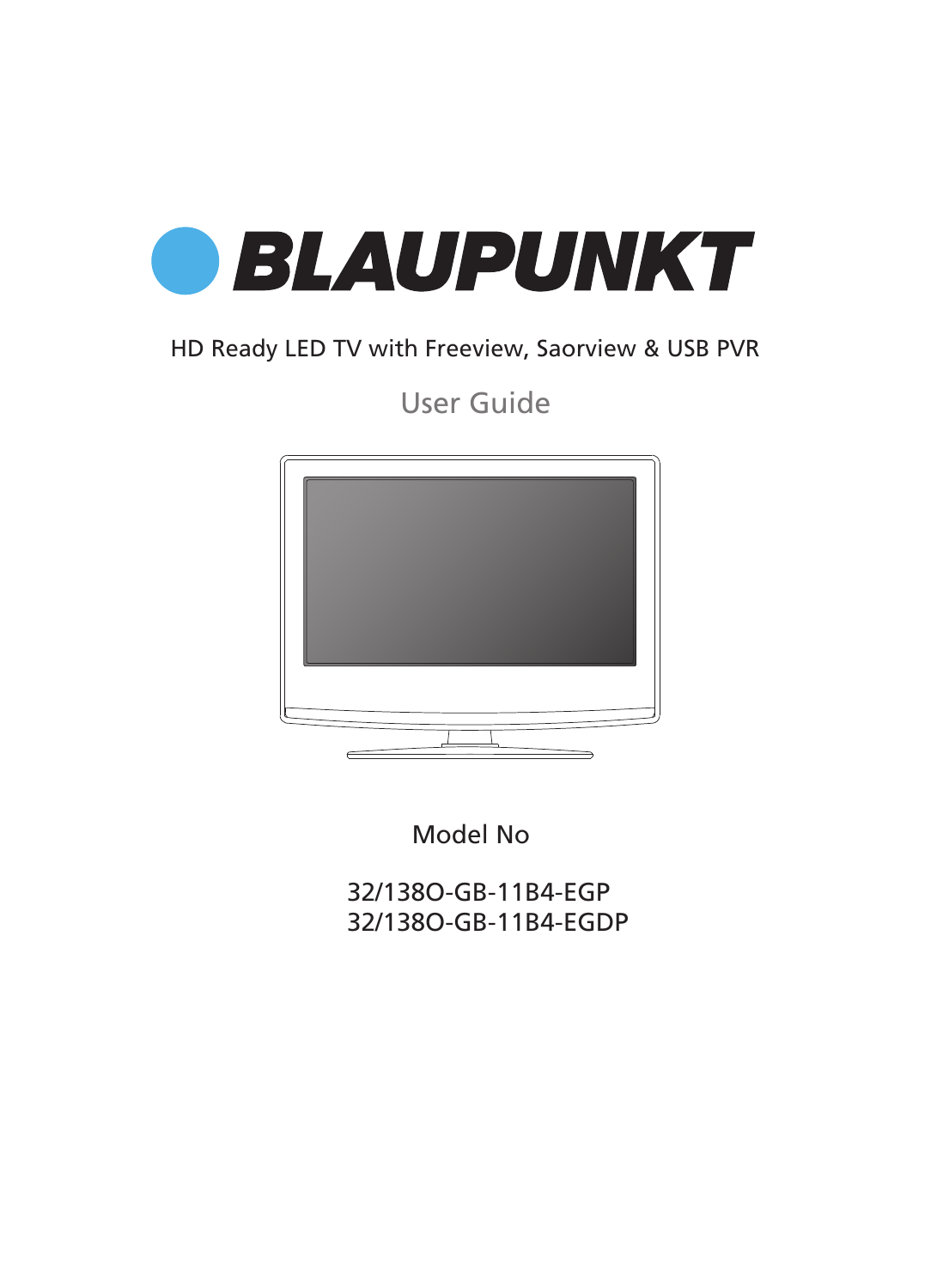## **Important safety instruction**



### **Please read these instructions. All the safety and operating instructions should be read before the appliance is operated.**

### **Warnings**

Television sets with 40" screens or more must be lifted and carried by at least 2 people.

This television does not contain any parts that are serviceable by the user. In case of a fault, contact the manufacturer or authorised service department. Exposing the internal parts inside the TV may endanger your life. The manufacturers guarantee does not extend to faults caused by repairs carried out by unauthorised third parties.



To prevent spread of fire, keep candles or other open flames away from this product at all times

• Do not use TV set directly after unpacking. Wait until TV warms up to the room temperature before using it.

• To reduce the risk of fire, electric shock or damage to the TV, do not expose it to dust, rain or moisture. Never expose the TV to dripping or splashing and do not place objects filled with liquids on or near the TV.

• Do not connect any external devices (DVD player, games console etc) when the TV is switched on. Disconnect both the TV and device from the mains before connecting. Only switch appliances on when the connection process is complete.

• Do not place the television in a confined space and do not obstruct the ventilation openings at the rear of the television.

• When installing on a wall, ensure the TV is at least 5cm from the wall for ventilation.

• Always ensure that the TV's ventilation openings are not covered with items such as newspapers, table-cloths, curtains, etc.

• Dispose of this television and any components including batteries in an environmentally friendly manner. If in doubt, please contact your local authority for details of recycling.

• Ensure this TV is used in moderate climates only.

In case of electrostatic discharge (ESD) the TV may display incorrect functions. In such case, switch the TV off and switch the TV back on. The TV will work normally.

#### **WARNING: Never place a television set on an unstable location. A television set may fall, causing serious personal injury or death. Many injuries, particularly to children, can be avoided by taking simple precautions such as:**

• Use cabinets or stands recommended by the manufacturer of the television set.

• Only use furniture that can safely support the television set.

Ensure the television set is not overhanging the edge of the supporting furniture.

Do not place the television set on tall furniture (for example, cupboards or bookcases) without anchoring both the furniture and the television set to a suitable support.

• Do not place the television set on cloth or other materials that may be located between the television set and supporting furniture.

• Please educate children about the dangers of climbing on furniture to reach the television set or its controls.

• If your existing television set is being retained and relocated, the same considerations as above should be applied.

#### **Safety**

For your safety, this appliance is fitted with a fused 3 pin mains plug. Should the fuse need to be replaced, ensure that any replacement is of the same amperage and approved with the BSI mark.

• Never try and replace the mains plug unless you have adequate qualifications and are legally authorised to do so. In the event that a replacement mains cable is required, contact the manufacturer for a suitable replacement.

• Never use the television if it is damaged in any way.

Always place the television on a flat level surface avoiding anywhere which may be subject to strong vibration.

• The ideal distance to watch the television is approximately five times the length of the diagonal measurements of the TV screen.

Ensure the television is not placed on top of the power cable as the weight of the television may damage the cable and cause a safety hazard.

• Never place mobile phones, speakers or any other device which may cause magnetic or radio interference, near the television. If interference is apparent, move the device causing the interference away from the television.

• To disconnect the set from the mains, remove the mains plug from the socket.

• Ensure that the mains plug is always easily accessible.

#### **WARNING: Excessive noise when using earphones and headphones can cause loss of hearing.**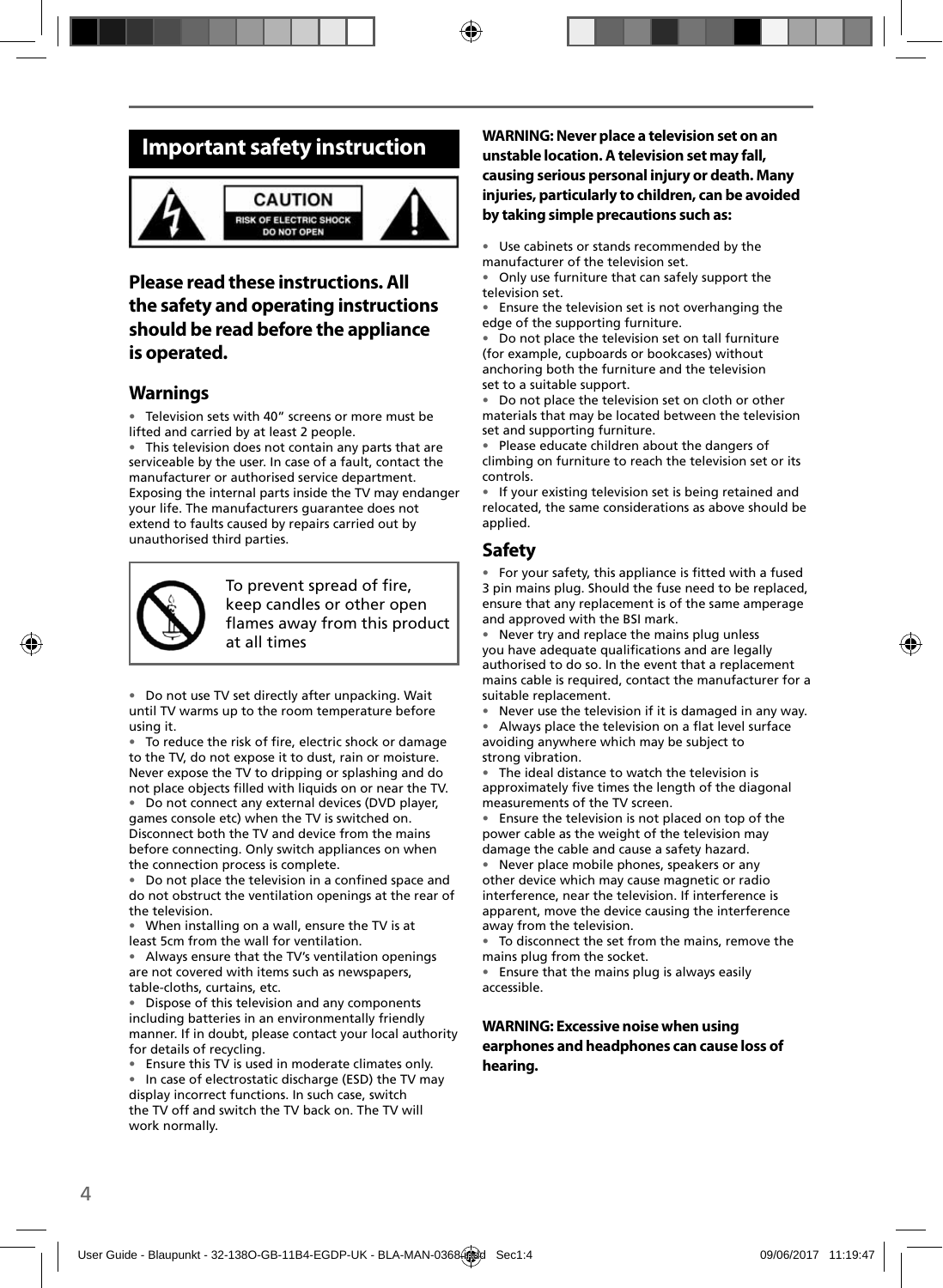## **Important safety instruction**



#### **Maintenance**

• To clean your TV, wipe with a soft, dry cloth. If the surfaces are extremely dirty, use a soft cloth dipped in a soap and water solution or a weak detergent solution.

• Never use alcohol, paint thinner or benzene to clean this unit.

• Before using a chemically treated cloth, read the instructions that came with the cloth carefully.

#### **CAUTION: If water or other liquid enters the television through the display panel surface, a malfunction may occur.**



### **Packaging**

• The safest way to transport your item is in the original box/packaging - please save your packaging for this.

• You will need the original box/packaging in the event of warranty/service repair or support. We are unable to carry out warranty/service if you are unable to package the item correctly.

#### **Important information regarding use of video**  games, computers, captions or other fixed image **displays**

The extended use of fixed image program material can cause a permanent "shadow image" on the LCD/LED panel, also known as "screen burn".

This "shadow image" can appear in the background during normal viewing. This type of irreversible LCD/LED panel deterioration can be limited by observing the following steps:

1. Reduce the brightness/contrast setting to a minimum suitable viewing level.

2. Do not display the fixed image for extended periods of time.

3. Turn the power off when not in use.

Examples of images that are more likely to cause "screen burn" are as follows (this is not an exhaustive list):

• TV channel logos: e.g. shopping channel logos and pricing displays - especially if they are bright and stationary. Moving or low-contrast graphics are less likely to cause ageing of the screen.

- Time displays.
- Teletext: Do not view a stationary page for a long period of time
- TV/DVD menus: e.g. listings of DVD disc content.

• Pause mode: Do not leave the TV in pause mode for long periods of time, e.g. when watching DVDs or videos.

#### **Important: Once 'shadow image/screen burn' occurs, it will never disappear and is not repairable under warranty.**

### **How do I dispose of this product?**

**UK:** Waste electrical products should not be disposed of with household waste. Please dispose of the product at a designated collection point for recycling of WEEE. For your nearest facilities, please see www.recycle-more.co.uk or in store for details.



**ROI:** Waste electrical products should not be disposed of with household waste. Separate disposal facilities exist. Check with your local authority or retailer for recycling advice.



### **Batteries**

• Do not expose batteries to high temperatures,

excessive heat, prolonged sunshine or fire as this may cause leakage, explosion or ignition.

Observe the correct polarity when inserting batteries. • Do not use different types of batteries together or mix old and new batteries.

• Dispose of batteries in an environmentally friendly way.

• Certain regions may regulate the disposal of batteries. Please consult your local authority.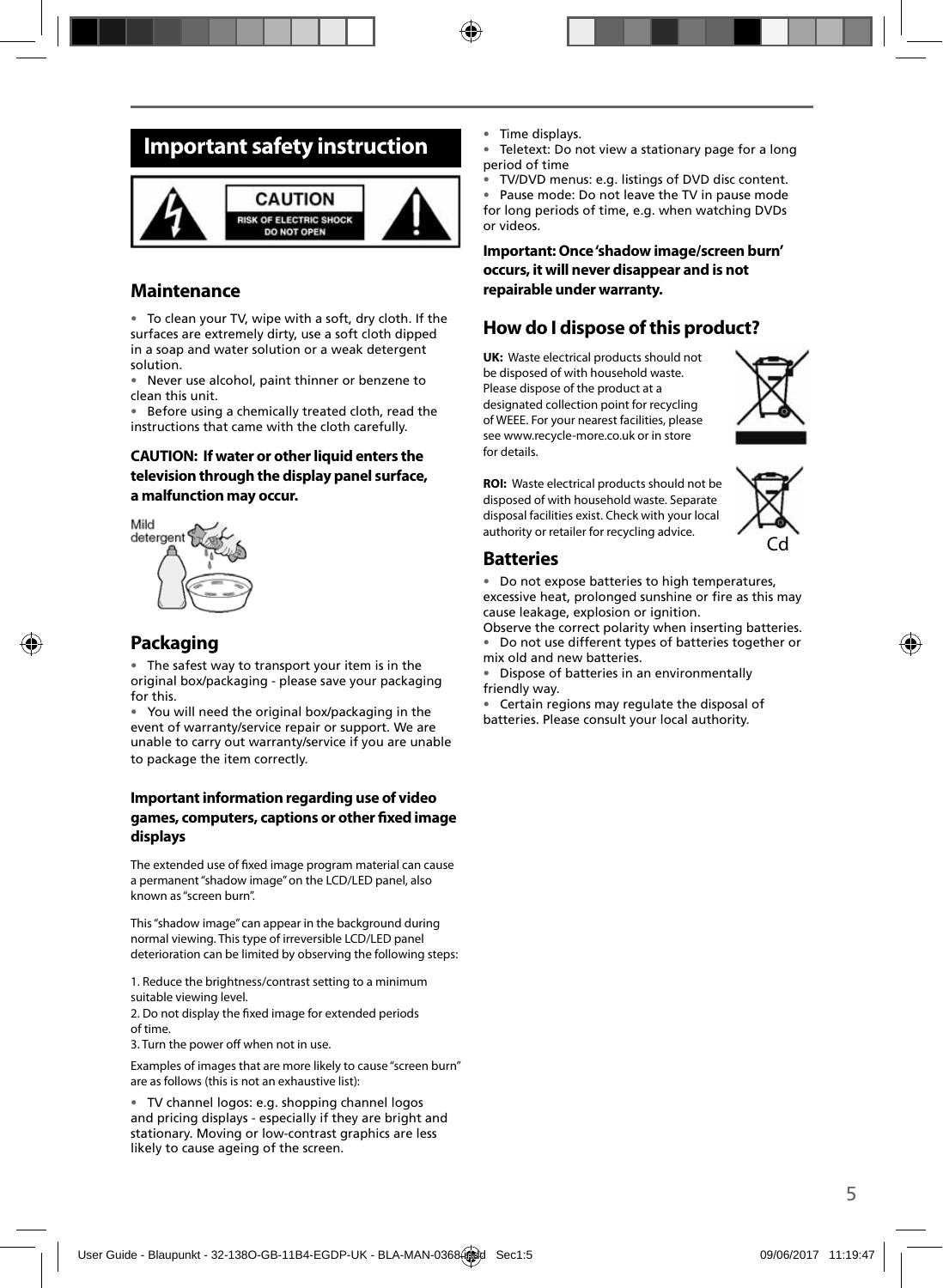### **Trademarks**

#### HOMI

The terms HDMI and HDMI High-Definition Multimedia Interface, and the HDMI Logo are trademarks or registered trademarks of HDMI Licensing, LLC in the United States and other countries.

#### **HDTV**

The "HD TV" Logo is a trademark of DIGITALEUROPE.

#### **DVB**

The DVB logo is the registered trademark of the Digital Video Broadcasting (DVB) project.



JBL is trademark of HARMAN International Industries, Incorporated, registered in the United States and/or other countries.



Manufactured under license from Dolby Laboratories. Dolby, Dolby Audio and the double-D symbol are trademarks of Dolby Laboratories.

#### **FREEVIEW HD**

The FREEVIEW HD words and logos are trade marks of DTV Services LTD. © DTV Services Ltd.

**SAORVIEW** SAORVIEW is a registered trademark owned by RTÉ.



For DTS patents, see http://patents.dts.com. Manufactured under license from DTS Licensing Limited. DTS, the Symbol, & DTS and the Symbol together are registered trademarks. DTS TruSurround is a trademark of DTS, Inc. © DTS, Inc. All Rights Reserved.



CLASS 1<br>LASER PRODUCT

This caution label is located on the rear panel of the unit

THIS UNIT IS A CLASS 1 LASER PRODUCT. THIS UNIT USES A VISIBLE LASER BEAM WHICH COULD CAUSE HAZARDOUS RADIATION EXPOSURE IF DIRECTED. BE SURE TO OPERATE THE PLAYER CORRECTLY AS INSTRUCTED. WHEN THIS UNIT IS PLUGGED INTO THE WALL OUTLET, DO NOT PLACE YOUR EYES CLOSE TO THE OPENINGS TO LOOK INTO THE INSIDE OF THIS UNIT. USE OF CONTROLS OR ADJUSTMENTS OR PERFORMANCE OF PROCEDURES OTHER THAN THOSE SPECIFIED HEREIN MAY RESULT IN HAZARDOUS RADIATION EXPOSURE.

DO NOT OPEN COVERS AND DO NOT REPAIR YOURSELF. REFER SERVICING TO QUALIFIED PERSONNEL.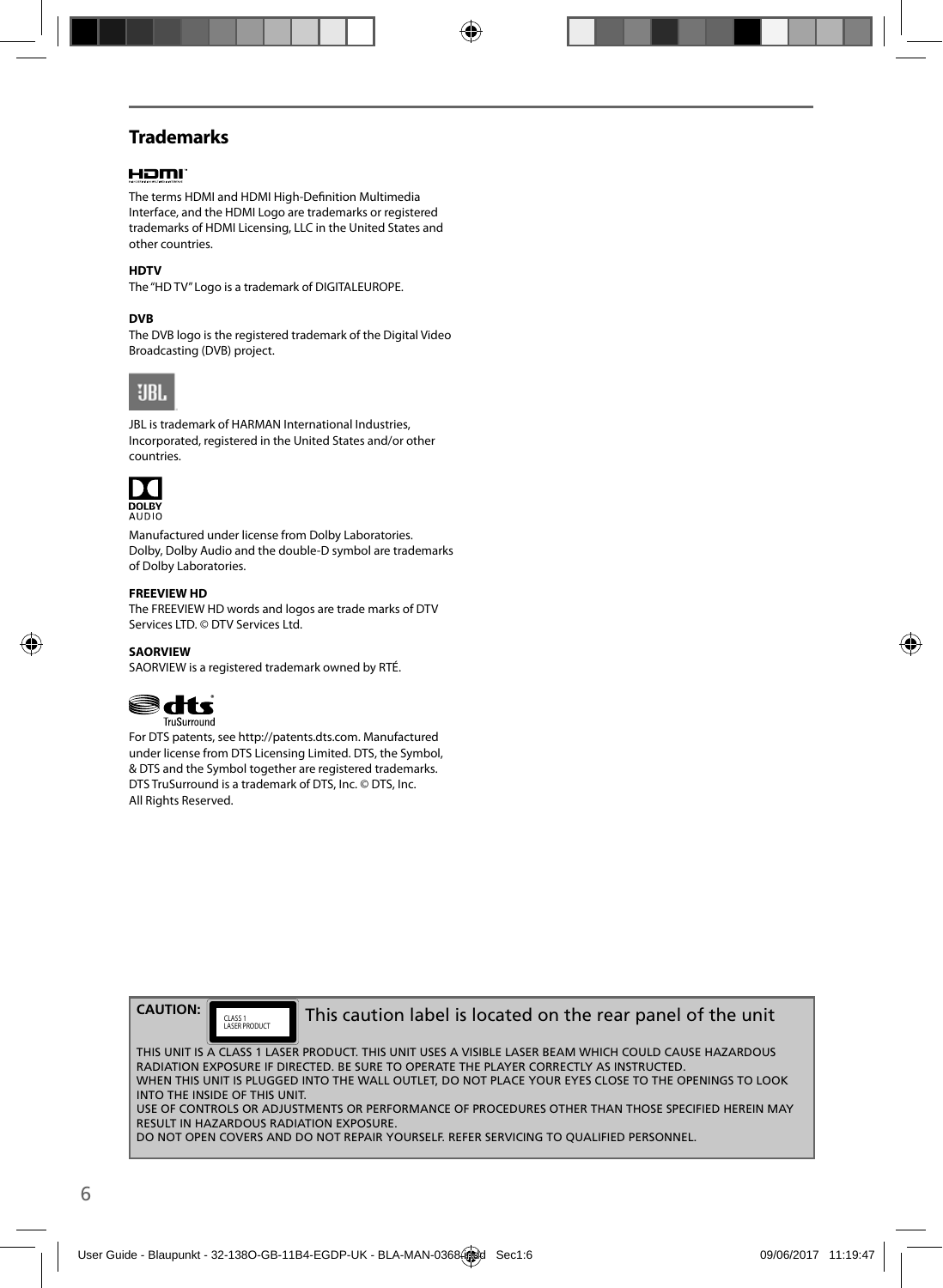# **CONTENTS**

| TV Control Stick, DVD buttons and Input Source Menu 12 |  |
|--------------------------------------------------------|--|
|                                                        |  |
|                                                        |  |
|                                                        |  |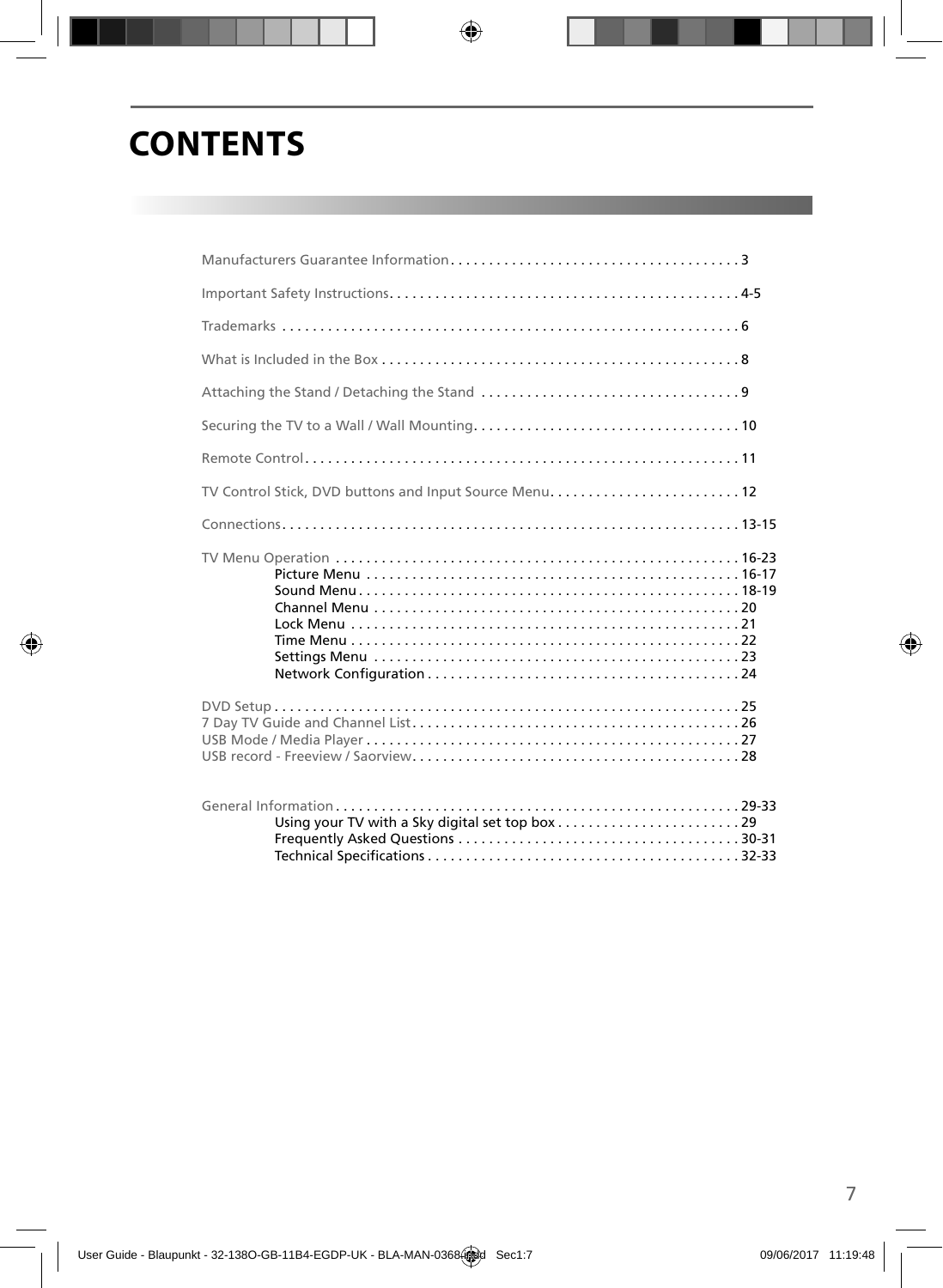# **WHAT IS INCLUDED IN THE BOX**

Accessories

Included with this TV are the following accessories

#### 1 x User Guide



#### 1 x Quick Start Guide



#### 1 x Remote Control and 2 x AAA Batteries



1 x Mini Component / YPbPr



1 x Mini AV / Composite cable

1 x TV



1 x RF Cable



1 x Power Cord



1 x Stand installation pack



Please save your box/packaging as you will need this in the event of warranty/service repair or support. We are unable to carry out warranty/service if you are unable to package it correctly. The safest way to package your item in the event of warranty/service repair is in it's original box/packaging.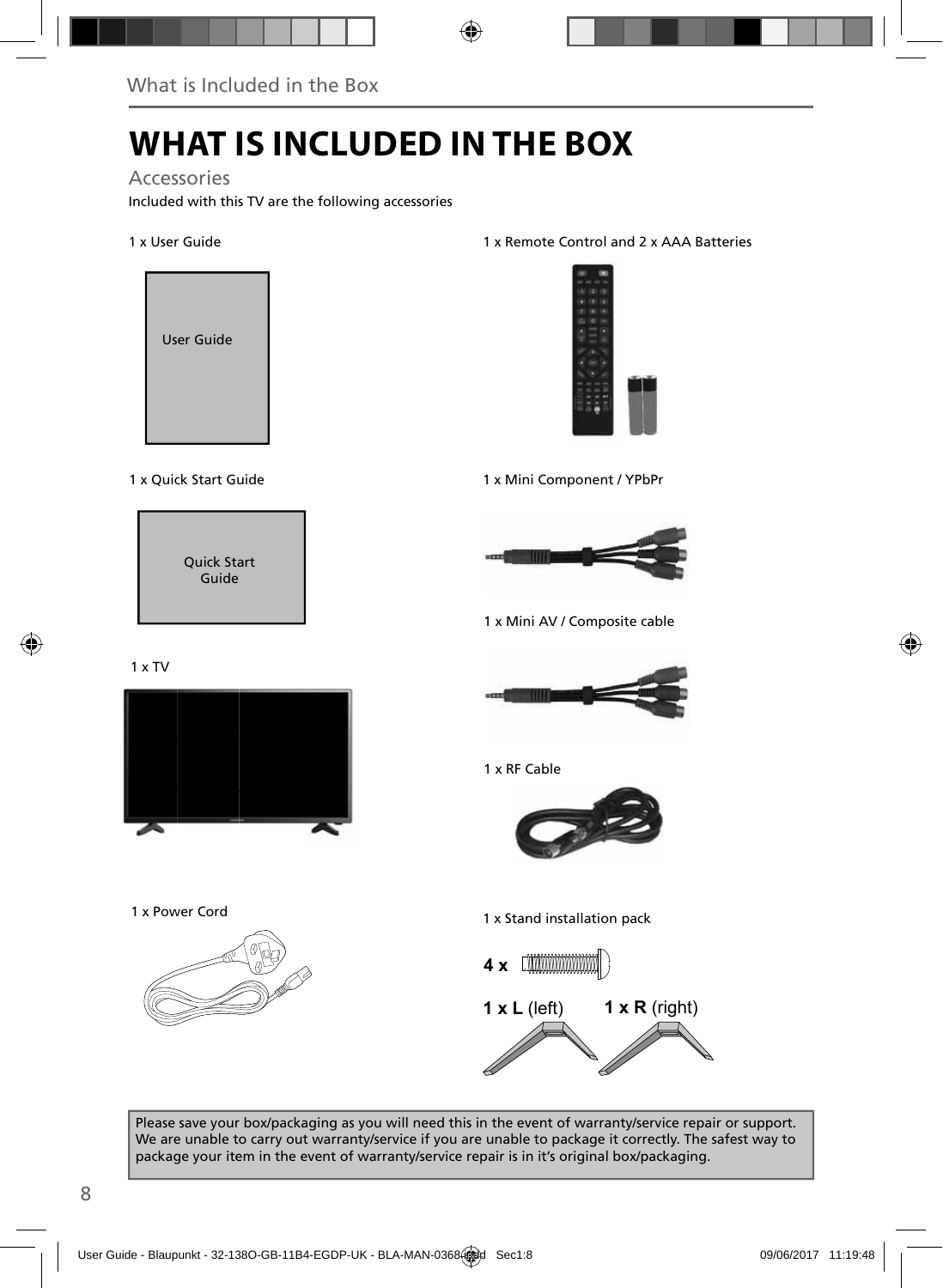# **ATTACHING THE STAND**

Attaching the stand feet

Screws that are included. To complete the stand feet installation you will require a cross head screw driver.

## **4 x**



### Detaching the stand

Remove the screws highlighted then remove the stand feet from the underside of the TV set.

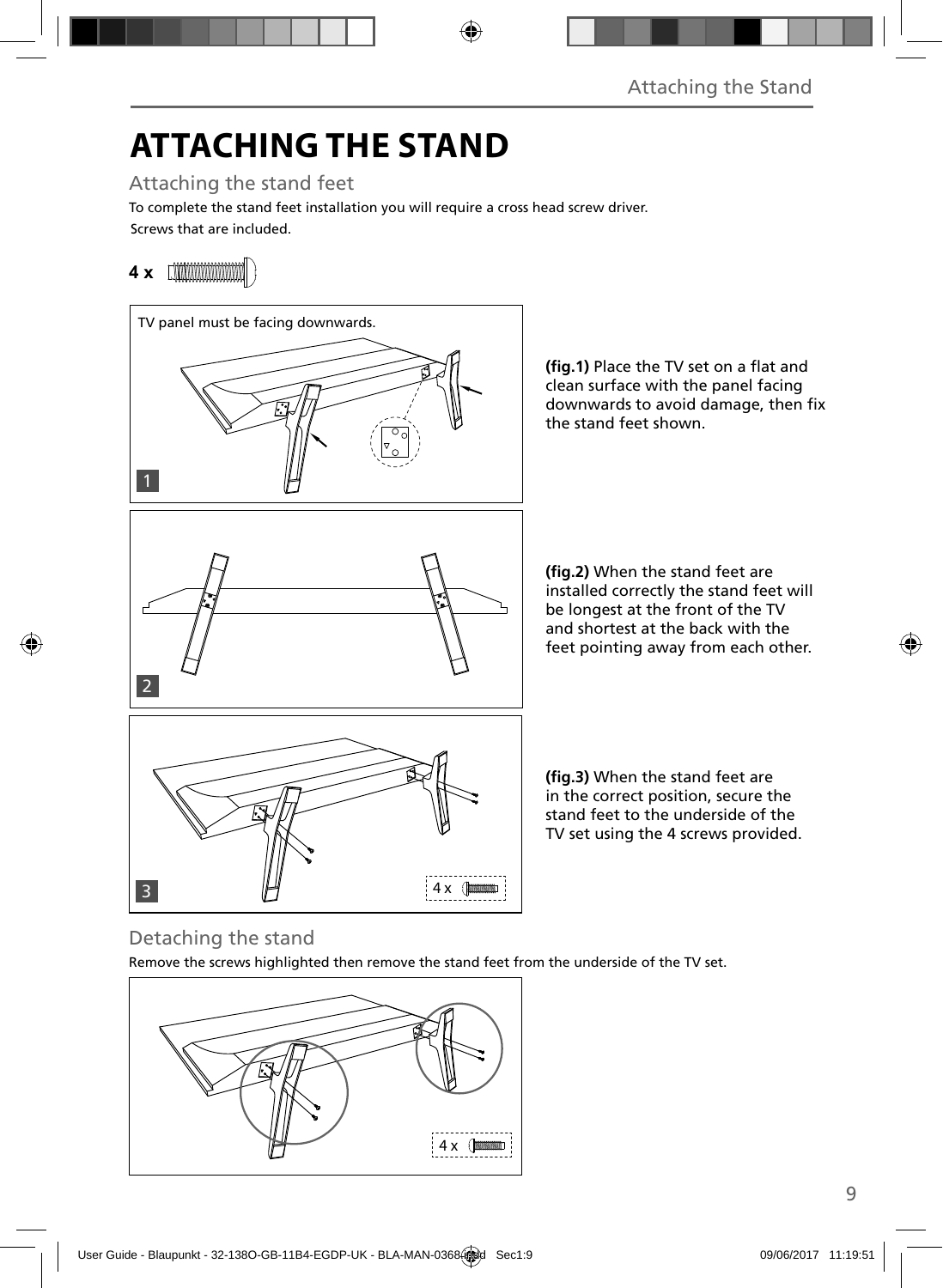# **SECURING THE TV TO A WALL**

## Securing the TV to a wall with anti-tip straps

For maximum security in the home, when using a TV with its stand, anti-tip straps should be fitted. These are available from supermarket websites and other websites and are an easy, inexpensive and effective way of ensuring your TV stays safely upright. Straps are designed to be attached to the rear of the TV and then tethered to the wall or the furniture the TV is stood on, these are fitted as follows.

**A)** Using one or both of the top wall-mounting holes and screws fasten one end of the fastening cord/s to the TV. (the screws are already supplied in the wall mounting holes)



**B)** Secure the other end of the fastening cord/s to your wall. (you will need screws/fixings suitable for your wall type - available separately from most DIY stores).



Note - Please ensure that children do not climb on the TV set.

The Royal Society for the Prevention of Accidents is urging people to take care with flat-screen televisions.

RoSPA stated in 2010 that "Toddlers are particularly at risk of pulling flat-screen televisions on to themselves. They are unsteady on their feet and are attracted by colourful television images."

The risk is increased as televisions become lighter.

## Wall mounting

IMPORTANT - Before drilling any holes in the wall ensure you are not drilling where there could be any electrical wires, water or gas pipes.



1) Remove the four screws located at the back of the TV set.

2) The wall mount can now be easily attached to the mounting holes, located on the back of the TV, using the same four screws removed.

For VESA wall mounting information please refer to the Technical Specification page.

For optimum viewing, if wall mounting the TV higher than eye level, the TV should be tilted downwards so that the TV's screen is 'face on'. See fig 1 and 2.



Important – If wall mounting this TV, only use the screws already provided in the wall mounting holes. Using other screws which are longer could cause irreparable damage to internal parts. When using a wall bracket, please ensure the screws in the back of the TV set are not over tightened.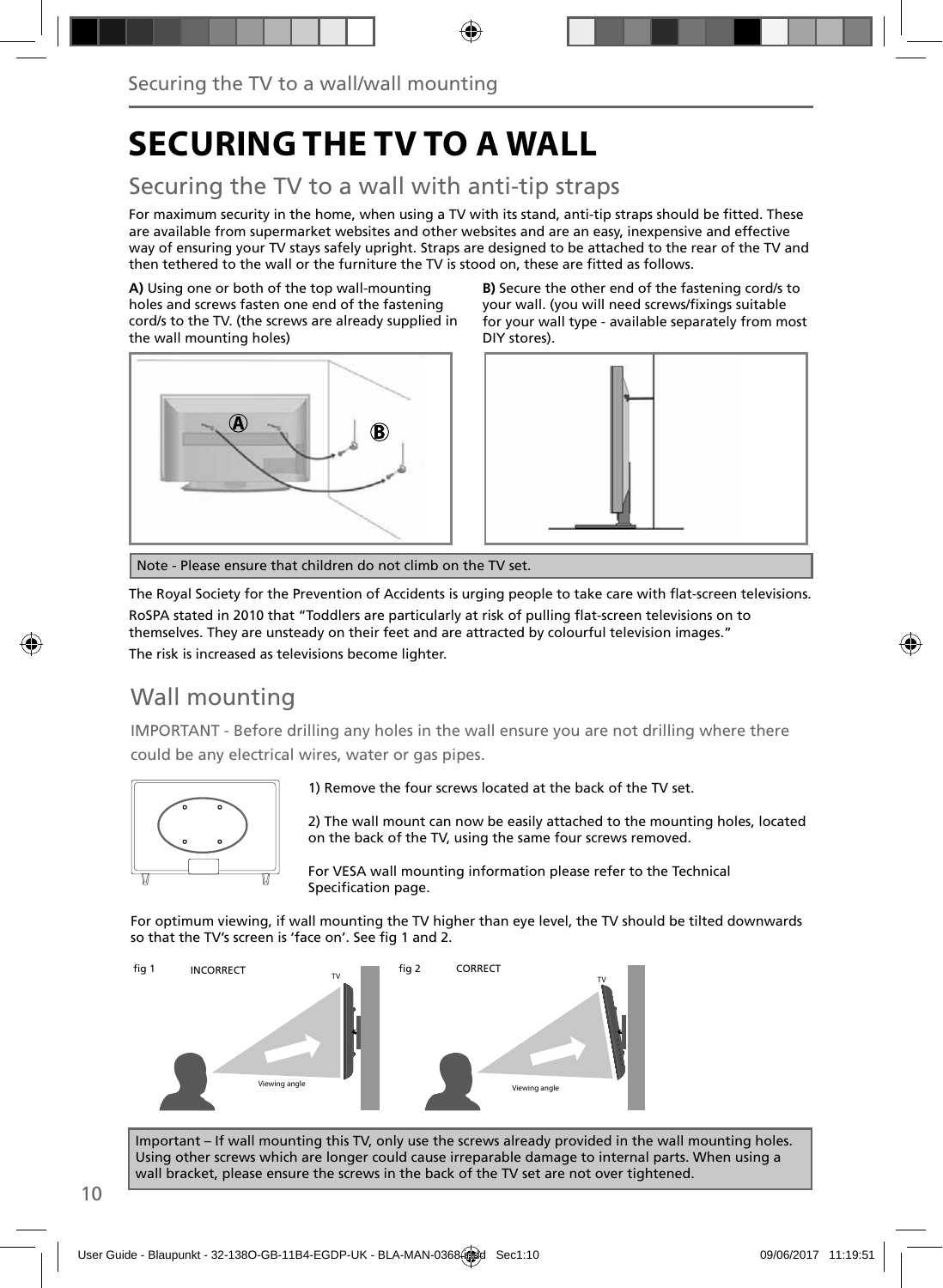# **REMOTE CONTROL**

|                | STANDBY - Switch on TV when in standby or vice versa                                                           |  |
|----------------|----------------------------------------------------------------------------------------------------------------|--|
|                | MUTE - Mute the sound or vice versa<br>DTV - Switch to Freeview source                                         |  |
|                | RADIO - Switch to radio whilst in Freeview source                                                              |  |
|                | USB - Switch to USB source                                                                                     |  |
|                | <b>O</b> DVD - Switch to DVD source                                                                            |  |
| $\overline{2}$ | NUMBER BUTTONS - 0 - 9 to select a TV channel directly.                                                        |  |
|                | TV GUIDE - Opens the 7 Day TV Guide (Freeview mode)                                                            |  |
|                | $\mathbb{C}$ - To return to the previous channel viewed                                                        |  |
|                | VOL (+/-) - To increase / decrease the sound level                                                             |  |
| 3)             | P.MODE - Scrolls through picture mode options<br>S.MODE - Scrolls through sound mode options                   |  |
|                | FAV - To display favourites menu                                                                               |  |
|                | CH (+/-) - To increase or decrease the channel being watched                                                   |  |
|                | MENU - To display OSD menu                                                                                     |  |
|                | EXIT - To exit all menus                                                                                       |  |
|                | (A/V/4/M/OK) - Allows you to navigate the on-screen menus<br>and adjust the system settings to your preference |  |
|                | SOURCE - To display the input/source menu                                                                      |  |
|                | INFO - Press once for now/next channel information                                                             |  |
|                | Press twice for programme information about current<br>programme                                               |  |
|                |                                                                                                                |  |
|                | ASPECT - To switch the screen between the different picture                                                    |  |
|                | 4 formats<br>SLEEP - Press repeatedly to cycle through the sleep options                                       |  |
|                | AUDIO - To change the audio language (if available)                                                            |  |
|                | SUBTITLE - To switch the dialogue at the bottom of the screen                                                  |  |
|                | (on/off)<br>TEXT - To enter/exit Text                                                                          |  |
|                | TEXT HOLD - Teletext mode - Hold current page which is                                                         |  |
|                | displayed (Analoque TV)                                                                                        |  |
|                | DISPLAY - To switch off the screen when listening to radio                                                     |  |
|                | TEXT/DVD ZOOM - Zoom function for Teletext and DVD<br>DVD MENU/RECORD - Access the DVD root menu and USB       |  |
|                | record function                                                                                                |  |
|                | - To restart the current chapter<br>ଳ                                                                          |  |
|                | - To advance forward to the next chapter<br>$\textcolor{red}{\bullet}$                                         |  |
|                | $\left(\frac{1}{2}\right)$ - To stop the playback/Eject Disc                                                   |  |
| ▭⊙▷            | (To EJECT the disc press/hold the ■▲ button for 4 seconds)                                                     |  |
|                | (a) - To play in fast rewind mode                                                                              |  |
|                | - To play in fast forward mode                                                                                 |  |
|                | - To play/pause                                                                                                |  |
|                | DVD SETUP/REC LIST - Opens up DVD Menu or Opens the list<br>of what has been previously recorded               |  |
|                | □ ⊙ ⊙ GOTO - To go to a specific chapter                                                                       |  |
|                | A-B - Press once to set point, press a second time to return                                                   |  |
|                | to point<br>© ANGLE - Select different angle of DVD                                                            |  |
|                | □⊙▷ REPEAT - To repeat playback                                                                                |  |
|                |                                                                                                                |  |
|                |                                                                                                                |  |
|                | For Models with Integrated DVD players                                                                         |  |
|                |                                                                                                                |  |
|                | For Models with PVR Function                                                                                   |  |

For Models with USB Playback

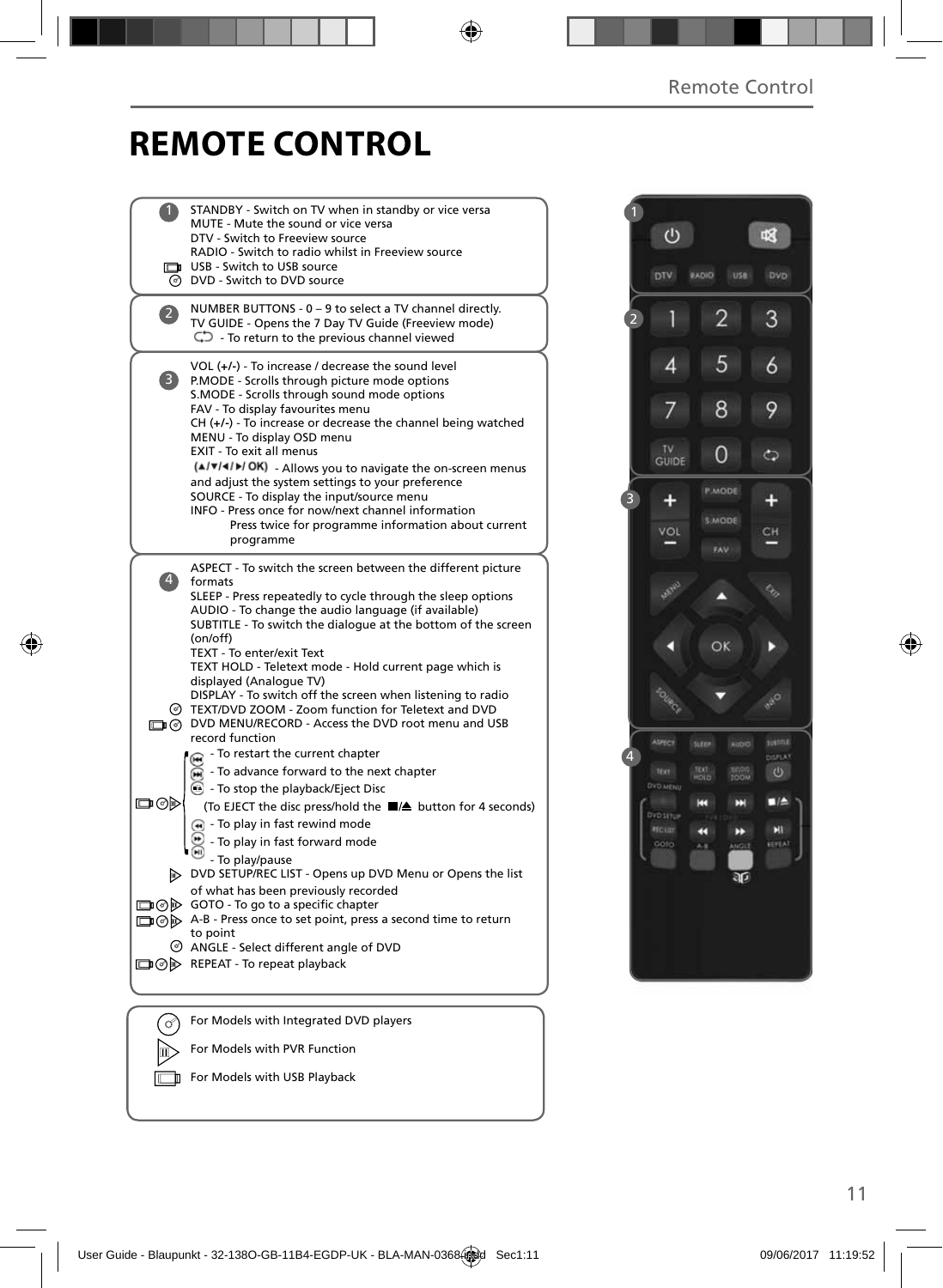## **TV CONTROL STICK, DVD BUTTONS AND INPUT SOURCE MENU**





An example of the 'Input Source' menu (will vary by model)

#### Control Stick **DVD** Buttons

### TV Control Stick

The TV control stick is located on the back of the TV in the left bottom corner. The control stick can be used to control many of the TV functions. The shape of the TV control stick may vary by model.

#### **While TV is in standby mode:**

• Press the centre of the control stick once - Power on the TV set

#### **While watching TV:**

- RIGHT/LEFT volume up/volume down
- UP/DOWN changes channel up/down
- Long press UP (or DOWN) Displays Sources/Inputs menu
- Press the centre of the control stick once Displays Menu
- Press and hold the centre of the control stick Standby Power Off

#### **While in menu:**

- RIGHT/LEFT/UP/DOWN navigation of cursor in on-screen menus
- Press the centre of the control stick once OK/Confirm selected item
- Press and hold the centre of the control stick Back to previous menu

### DVD Buttons

The DVD buttons are located on the side of the TV near the DVD Slot. Available for DVD models only.

- TOP BUTTON STOP/EJECT (Hold down for 4 seconds to eject a DVD).
- BOTTOM BUTTON PLAY/PAUSE.

#### Choosing Mode Input/Source

Use the source menu to switch between input/connections.

**A)** Using the buttons on the remote control:

- 1. Press [SOURCE] The source menu will appear.
- 2. Press  $\left[\triangle\right]$  or  $\left[\blacktriangledown\right]$  to select the input you require.
- 3. Press [OK].

**B)** Using the TV control stick:

- 1. Press control stick UP (or DOWN) for few seconds to enter SOURCES menu.
- 2. Press the control stick up/down to scroll through and select the input/source you require.
- 3. Press the centre of the control stick to select the chosen input/source option highlighted.

For further information on input/connections please view 'Connections' pages.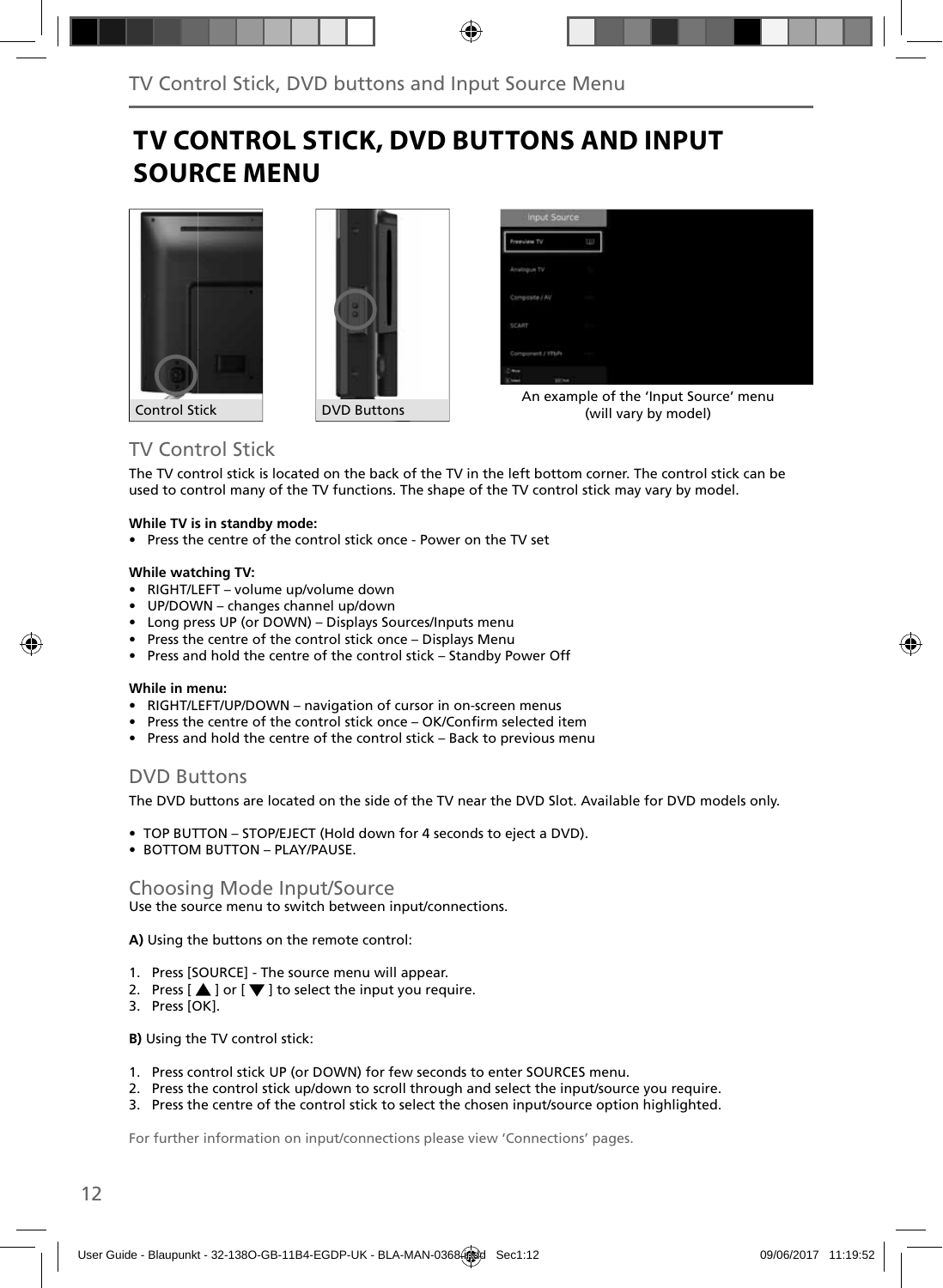# **CONNECTIONS**





\*The LAN/Ethernet port is used for Freeview HD services only.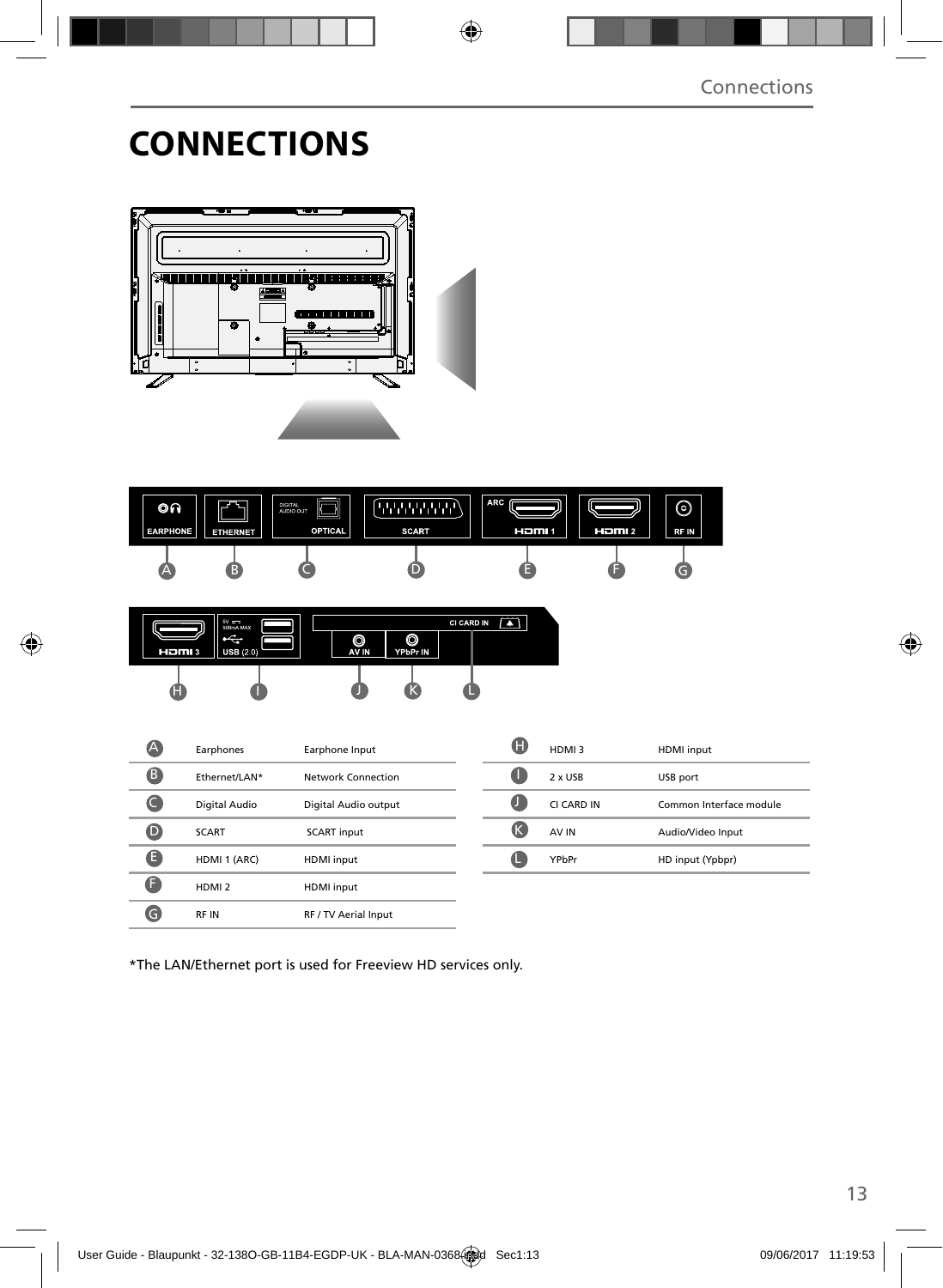# **CONNECTIONS**

Note: Connecting cables are shown for example only and may not be included. Please check 'What Is Included In The Box' page.

### Connecting to a device with Composite AV/Video output

TV Source should be set to Composite/AV



## Connecting to a device with SCART output

TV source should be set to SCART



### Connecting to a device with HDMI output

A HDMI cable can output both video and audio and enables you to enjoy digital-quality video and audio with minimal loss of quality.

TV Source should be set to the corresponding HDMI port (HDMI 1, HDMI 2 etc)

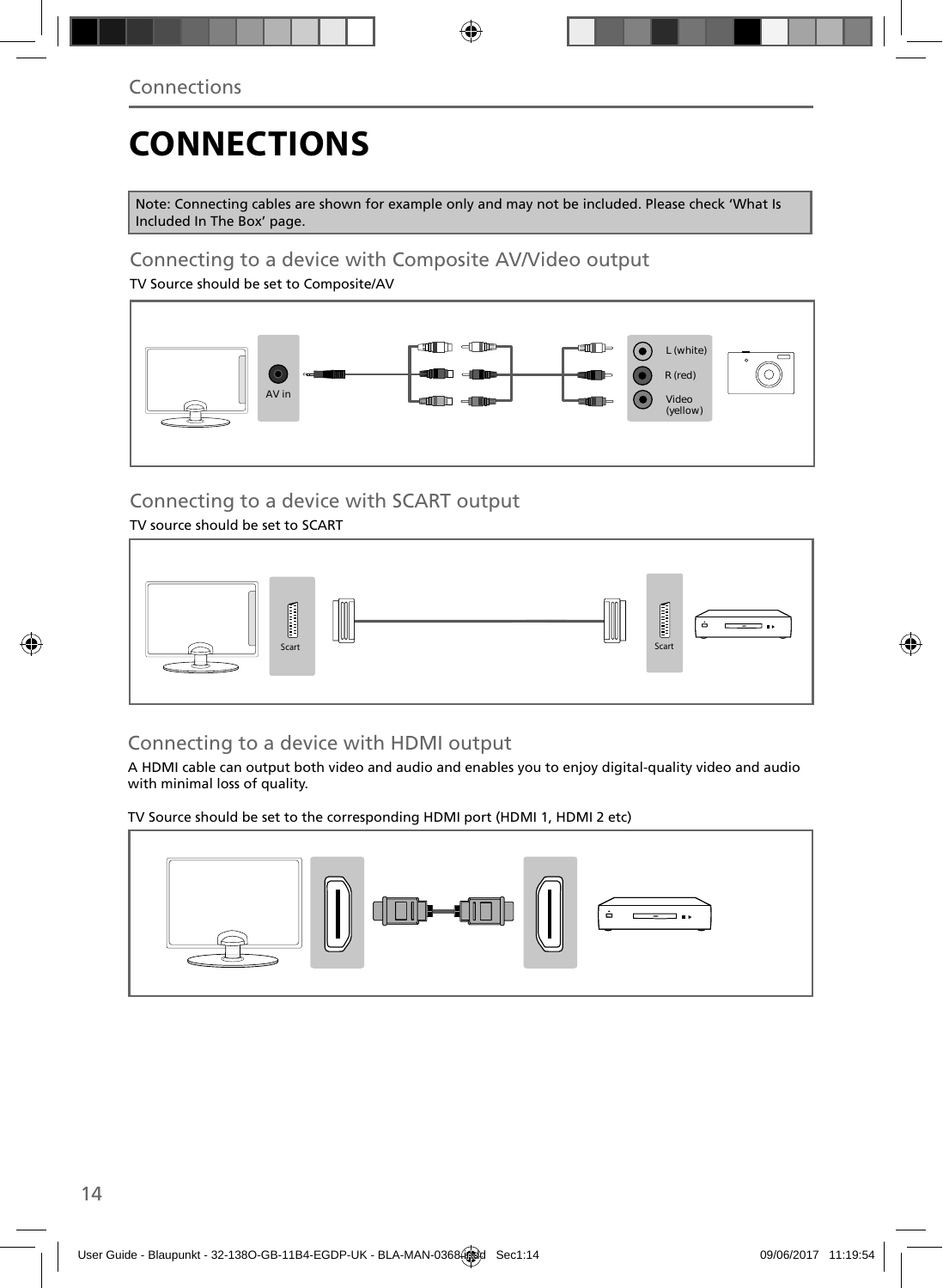# **CONNECTIONS**

### Connecting to a device with Component/YPbPr output

If you are supplied with a cable from the device which has RED, GREEN, BLUE, RED & WHITE connectors you must connect via Component (for picture) and by phono cable (for sound).

TV Source should be set to Component/YPbPr



### Connecting to an external audio device (Amplifiers, Surround Sound, Sound Bars etc)

When connecting via the TV's 3.5mm Earphone output, this will disable the TV speakers.

There are two options when connecting a device via the 3.5mm Earphone Output and the Digital Optical Audio Output



### Connecting an Ethernet/Network cable

The Ethernet port is used only for Freeview HD services only.

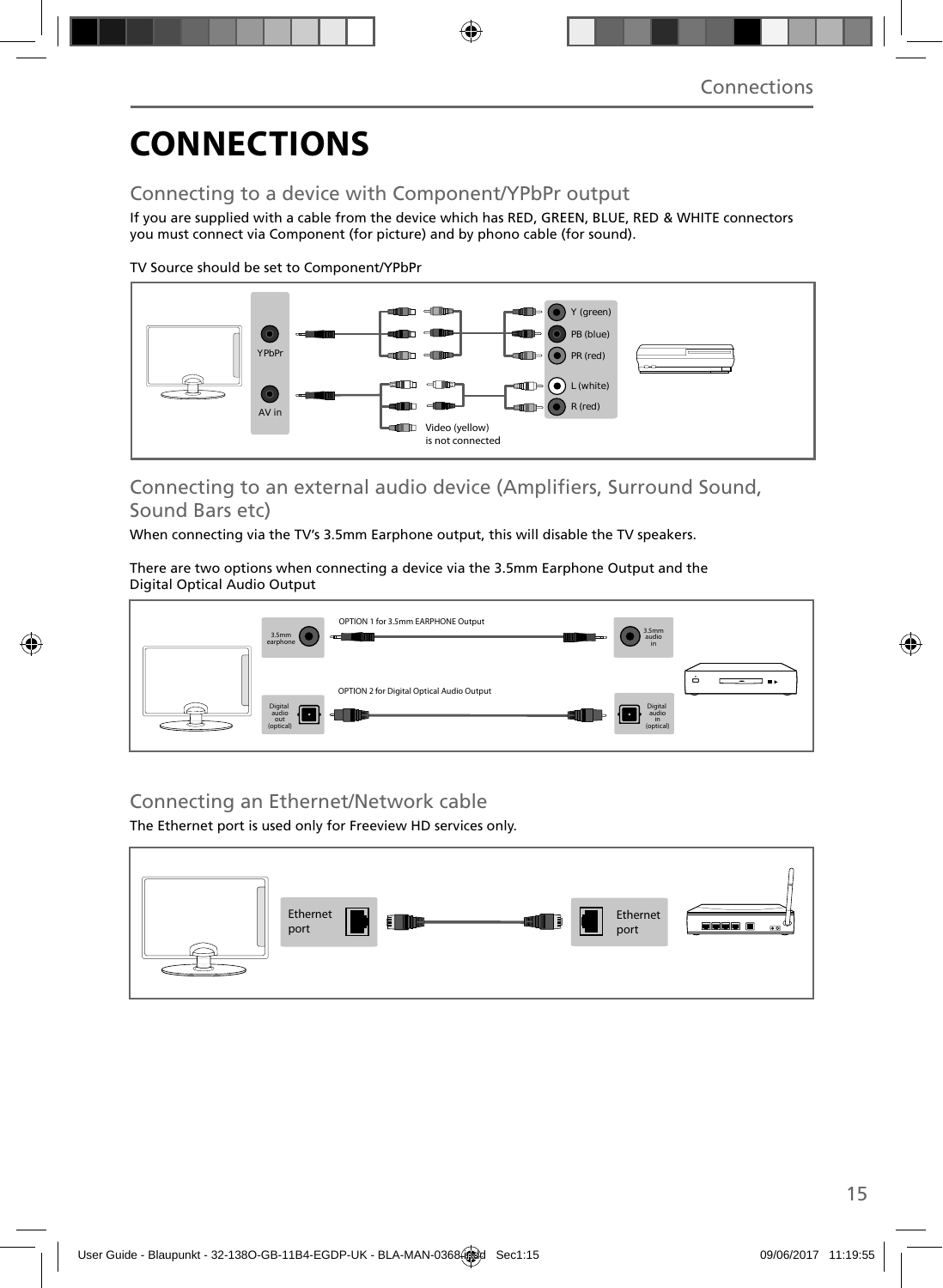# **PICTURE MENU**

|                    | <b>PICTURE</b>                 | <b>SHEET</b> |
|--------------------|--------------------------------|--------------|
| wea                | <b>Picture Mode</b><br>Economy | Dynama       |
|                    | Contrast<br>٠                  |              |
|                    | Brightness<br><b>MR</b>        |              |
|                    | Colour<br>$\blacksquare$       |              |
|                    | Sharpness<br>٠                 |              |
| Moure<br>OK Terect | <b>CAASUS</b><br>start Latt    |              |



To access this menu, press [MENU] button on the remote control. To select a sub menu press [OK]

If you wish to make changes to any of the default settings, use the scroll  $\Box \Box \blacktriangleright \blacktriangleleft$  buttons. To confirm any settings press [OK] button. To exit this menu at anytime, press [EXIT] button.

| Dynamic  | Recommended settings for fast moving pictures              |
|----------|------------------------------------------------------------|
| Standard | <b>Standard settings</b>                                   |
| Mild     | Set to be lighter in colour and less bright                |
| Personal | Lets you manually alter all the settings                   |
| Economy  | Power saving mode which reduces the energy used by up to   |
|          | 25% (by reducing the power to the LED/LCD panel).          |
|          | In Economy mode, the TV will switch itself to Standby mode |
|          | after 3-5 hours in the event that the TV buttons or remote |
|          | control buttons are not pressed (change the picture mode   |
|          | to another setting to de-activate this function)           |
|          |                                                            |

**Picture Mode** - Choose from the following presets:

You can make the following adjustments in **Personal** mode:

Contrast - Switch the balance between black and white.

Brightness - Increase or decrease the brightness of the picture.

Colour - Increases the colour from black and white.

Tint - Lets you increase or decrease the level of tint within the picture

(only available for NTSC source signal).

Sharpness - Increase or decrease the sharpness of the picture.

**Colour Temperature** Choose from the following presets:

| Normal | Default settings                  |
|--------|-----------------------------------|
| Warm   | Increases red within the picture  |
| Cold   | Increases blue within the picture |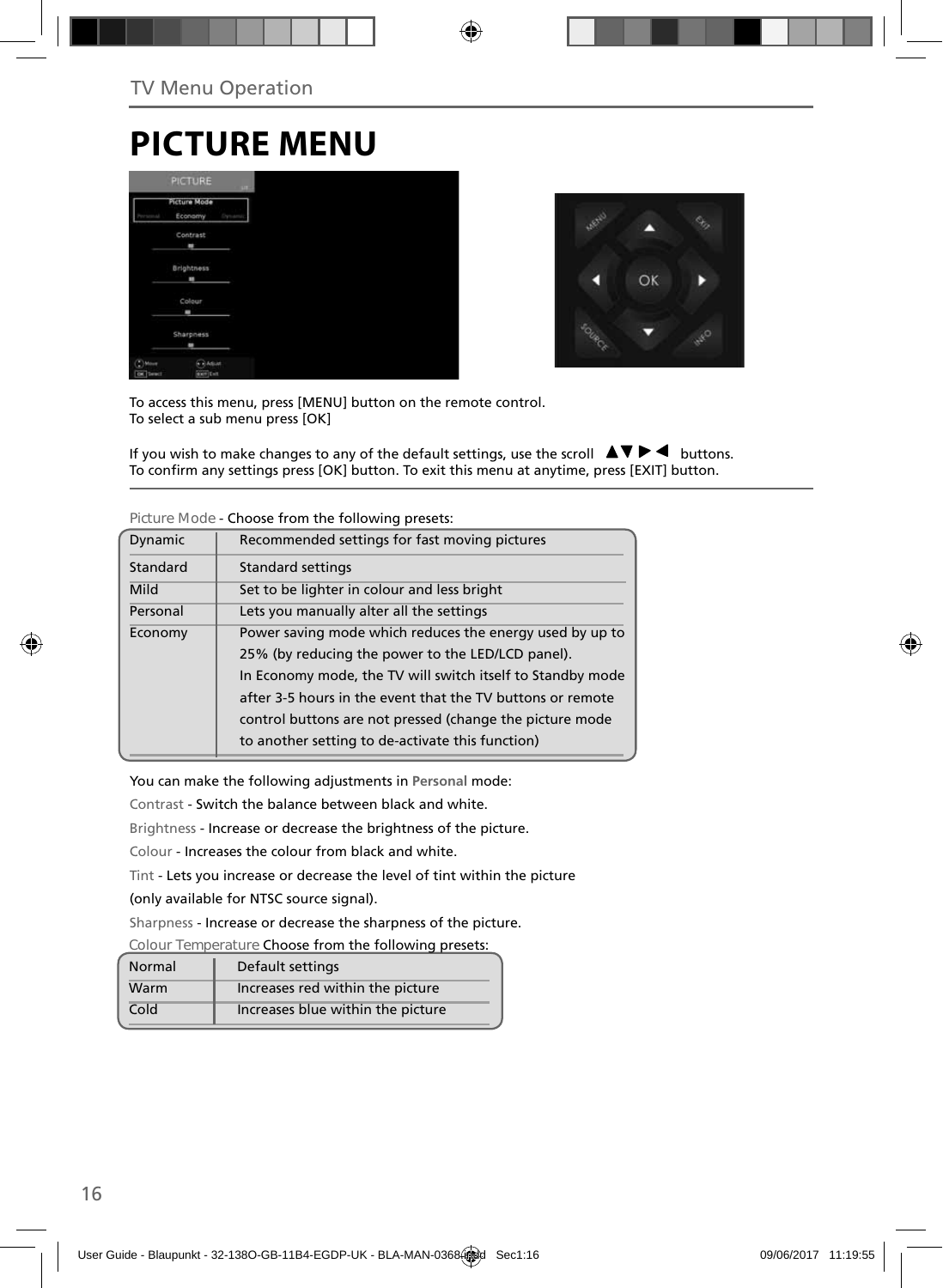# **PICTURE MENU**





### Aspect Ratio - Within the UK the picture format varies depending on the channel/broadcast. There are a

#### number of different options to best meet your needs

#### Auto

Automatically displays the best picture format so the picture is in the correct position. Black lines may appear at the top/bottom and/or sides.

#### **Original**

Will display the picture from the broadcaster without any change, only available in HDMI input source.

#### Full Screen

4:3



Displays a picture in the full screen mode with out overscan 16:9 signal will be displayed in original proportion. Other picture format will be stretched to fill the screen.

16:9



Fills the screen with a regular 16:9 signal and 4:3 picture format will be stretched to fill the screen

Zoom1 and Zoom2



The picture is the correct proportion but zoomed in to fill the screen



Displays the 4:3 picture in its original size. Side bars are shown to fill the 16:9 screen

Noise Reduction - Switch ON or OFF. Noise Reduction fi lters and reduces the noise (interference) of the picture.

Active Contrast - Switch ON or OFF. Automatically optimises the 'backlight' and 'contrast' of the picture according to the brightness of the screen.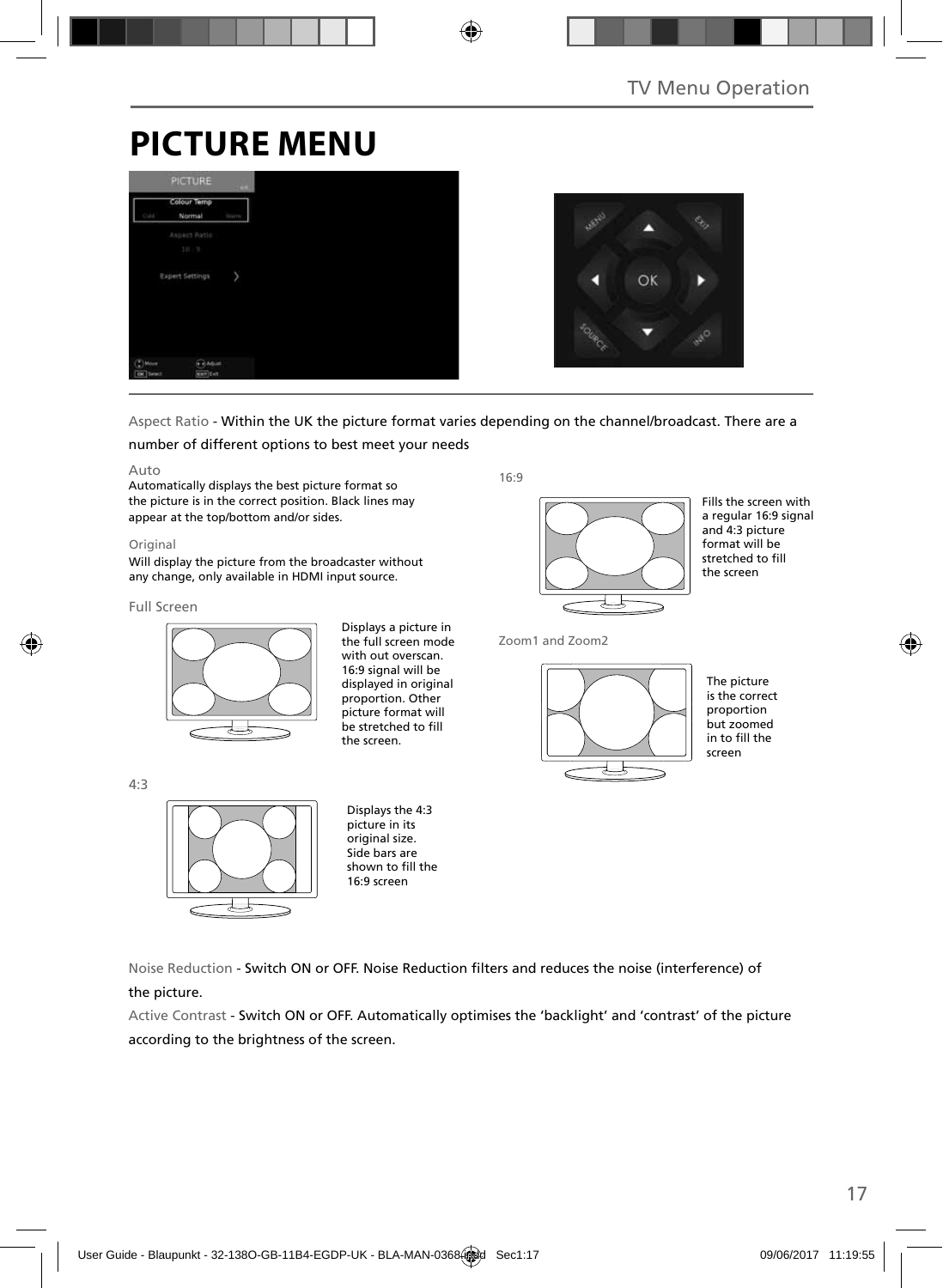# **SOUND MENU**

|                               | <b>SOUND:</b>                     |             |
|-------------------------------|-----------------------------------|-------------|
|                               | Sound Mode<br>Standard            | <b>Huru</b> |
|                               | Treble<br>$\blacksquare$          |             |
|                               | Bass<br>٠                         |             |
|                               | Balance<br>٠                      |             |
|                               | Auto Volume Level<br>÷            |             |
| $(2)$ Hout<br><b>DK</b> Tered | <b>CRASHE</b><br><b>EATT</b> Katt |             |



To access this menu, press [MENU] button on the remote control and scroll right. To select a sub menu press [OK]

If you wish to make changes to any of the default settings, use the scroll  $\Box \blacktriangledown \blacktriangleright \blacktriangleleft$  buttons. To confirm any settings press [OK] button. To exit this menu at anytime, press [EXIT] button.

**Sound Mode** - Choose from the following presets

| Standard     | Default settings                        |
|--------------|-----------------------------------------|
| <b>Music</b> | Emphasises music over voices            |
| Movie        | Provides live and full sound for movies |
| Sports       | Emphasises sound for sports             |
| Personal     | Selects your personal sound settings    |

Treble - To adjust the amount of high frequency within the sound.

Bass - To adjust the amount of low frequency within the sound.

Balance - To switch the sound between the left and right speakers.

Auto Volume Level (AVL) - When 'on' is selected, the volume will attempt to stay at a constant level

#### regardless of TV programme and advertisements.

DTS TruSurround - Choose from the following options:

| Off         | Off                                                                                |
|-------------|------------------------------------------------------------------------------------|
| TruSurround | TruSurround™ creates an immersive, feature-rich surround sound experience          |
|             | from two speakers, complete with rich bass, high frequency detail and clear dialog |
|             |                                                                                    |



For DTS patents, see http://patents.dts.com. Manufactured under license from DTS Licensing Limited. DTS, the Symbol, & DTS and the Symbol together are registered trademarks. DTS TruSurround is a trademark of DTS, Inc. © DTS, Inc. All Rights Reserved.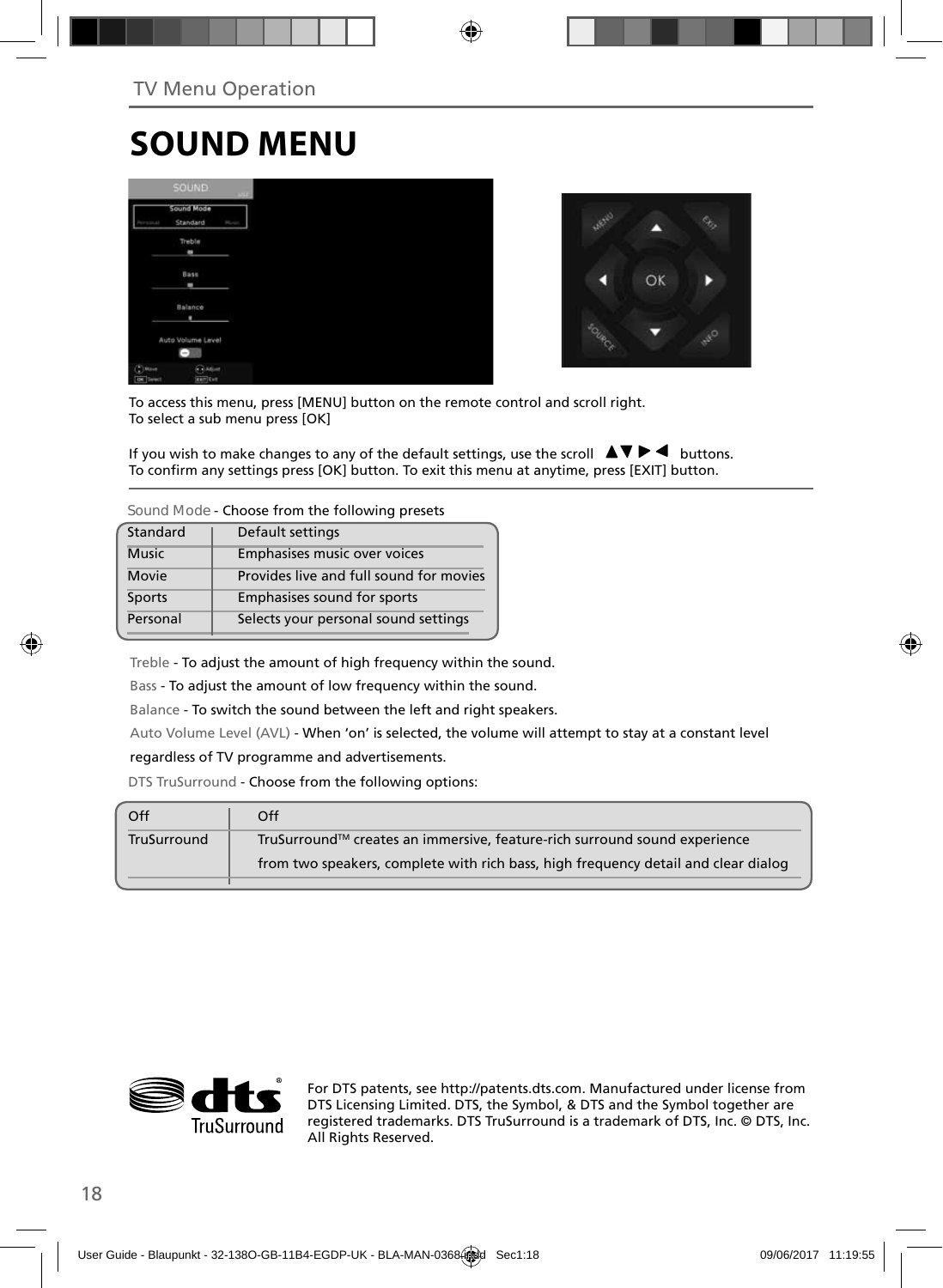# **SOUND MENU**





To access this menu, press [MENU] button on the remote control and scroll right. To select a sub menu press [OK]

If you wish to make changes to any of the default settings, use the scroll  $\blacktriangle \blacktriangledown \blacktriangleright \blacktriangleleft$  buttons. To confirm any settings press [OK] button. To exit this menu at anytime, press [EXIT] button.

| Digital Output - This is the digital audio output. Choose from the following options: |                                                                                    |  |  |
|---------------------------------------------------------------------------------------|------------------------------------------------------------------------------------|--|--|
| Off                                                                                   | To turn off Digital Output                                                         |  |  |
| Auto                                                                                  | Selects the best settings automatically                                            |  |  |
| <b>PCM</b>                                                                            | Select this option if you are connecting to a Stereo Hi-fi via digital audio cable |  |  |
|                                                                                       | (Pulse-code modulation (PCM) is a digital representation of an analogue signal)    |  |  |

Digital Output - This is the digital audio output. Choose from the following options:

Audio Description - This allows the user to increase and decrease the AD (Audio Description) volume level. (Audio Description is a service available on certain programmes. It provides a description of what is happening during the selected programme for a person who is visually impaired).

AD Volume - This allows the user to increase and decrease the AD (Audio Description) volume level.

Audio Delay - Enables the user to adjust setting to sync picture and audio.

SPDIF Delay - Enables the user to adjust sound setting to sync picture and audio for external speakers connected via digital audio output.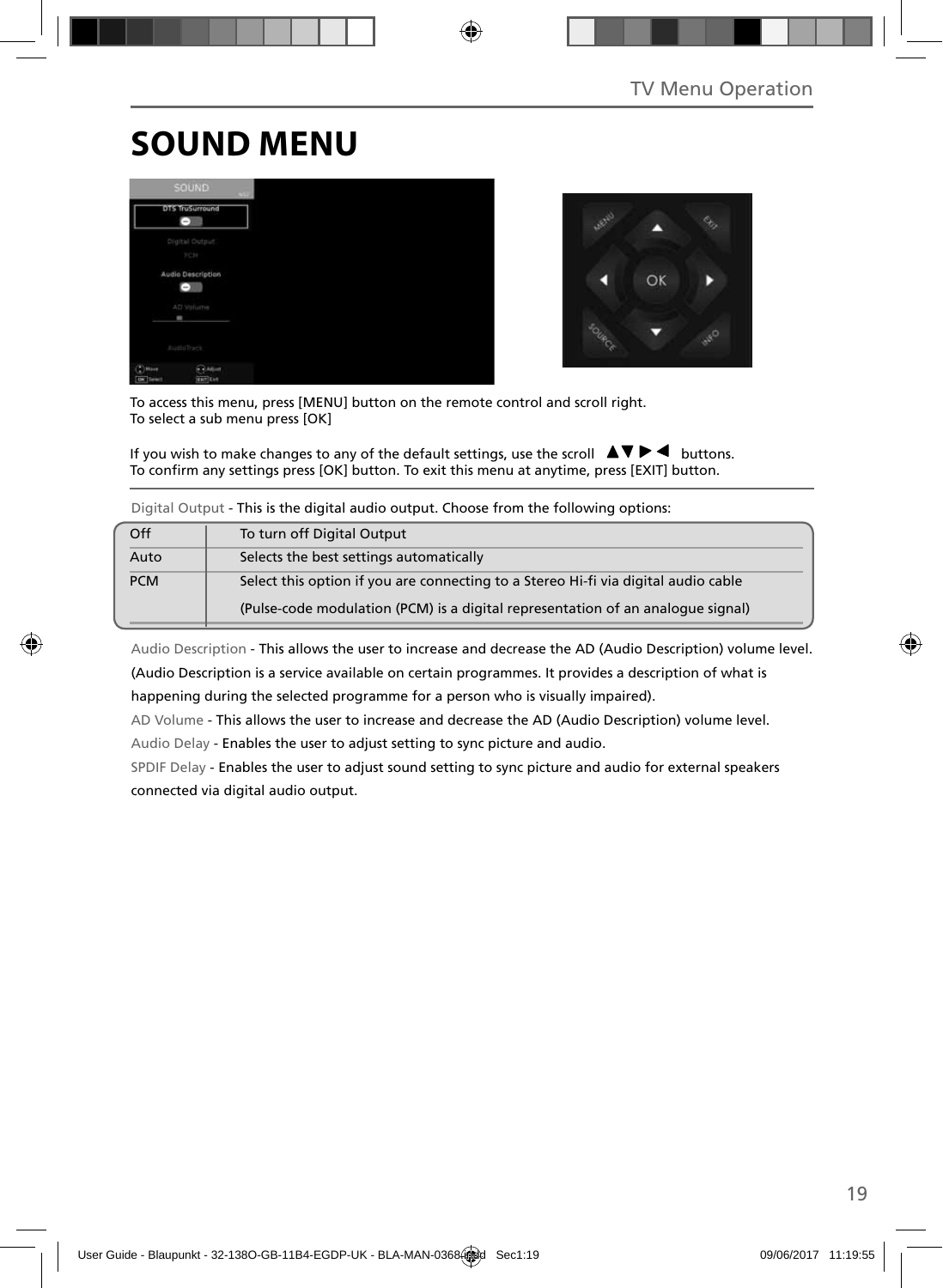# **CHANNEL MENU**





To access this menu, press [MENU] button on the remote control and scroll right. To select a sub menu press [OK]

If you wish to make changes to any of the default settings, use the scroll  $\Box \blacktriangledown \blacktriangleright \blacktriangleleft$  buttons. To confirm any settings press [OK] button. To exit this menu at anytime, press [EXIT] button.

Auto Tuning - Allows you to retune the television for all digital channels, digital radio stations and analogue devices.

Analogue Manual Tuning - Allows you to manually tune your analogue signal.

Freeview Manual Tuning - Allows you to manually tune your digital signal.

Channel Edit - Allows you to delete, move, skip and favourite channels.

| <b>Channel Edit</b> |             |                |
|---------------------|-------------|----------------|
| 1 BBC ONE           |             | <b>LIBRARY</b> |
| 2 BBC TWO           |             | <b>LOVE</b>    |
| 3 ITV               |             | <b>DTET</b>    |
| 4 Channel 4         |             | <b>LIDENT</b>  |
| 5 Channel 5         |             | $[$ pre $]$    |
| 6 ITV2              |             | 10000          |
| <b>7 BBC THREE</b>  |             | <b>LOTH</b>    |
| 9 BBC FOUR          |             | <b>DIV-</b>    |
| 10 ITV3             |             | <b>COTWIL</b>  |
| 11 PICK             |             | <b>COTHER</b>  |
| <b>Delete</b>       | <b>Move</b> | <b>Skip</b>    |
| Move<br>$\Theta$ OK | ♥ Fav       | Menu           |

Important: To receive Freeview channels, in particular Freeview HD channels, you will need a Digital TV aerial and be in a good Freeview coverage area. You can check coverage for your postcode at www.freeview.co.uk

Please note that any Freeview HD channels found during tuning will be placed in channel positions above 100. For example, 101 (BBC1 HD) 102 (BBC2 HD) etc.

Signal Information - Allows you to view signal frequency, signal quality and signal strength.

CI Information - Pay per view services require a "smartcard" to be inserted into the TV. If you subscribe to a pay per view service the provider will issue you with a 'CAM' and a "smartcard". The CAM can then be inserted into the COMMON INTERFACE PORT (CI Card In).

Schedule List - Lists your programme reminders.

Software Update (OAD) - Switch on/off OAD updates.

Tip: If you do not press any buttons for 30 seconds, the menu will automatically exit. You can change the length of time before the menu exits automatically - see 'OSD Timer' in the Time Menu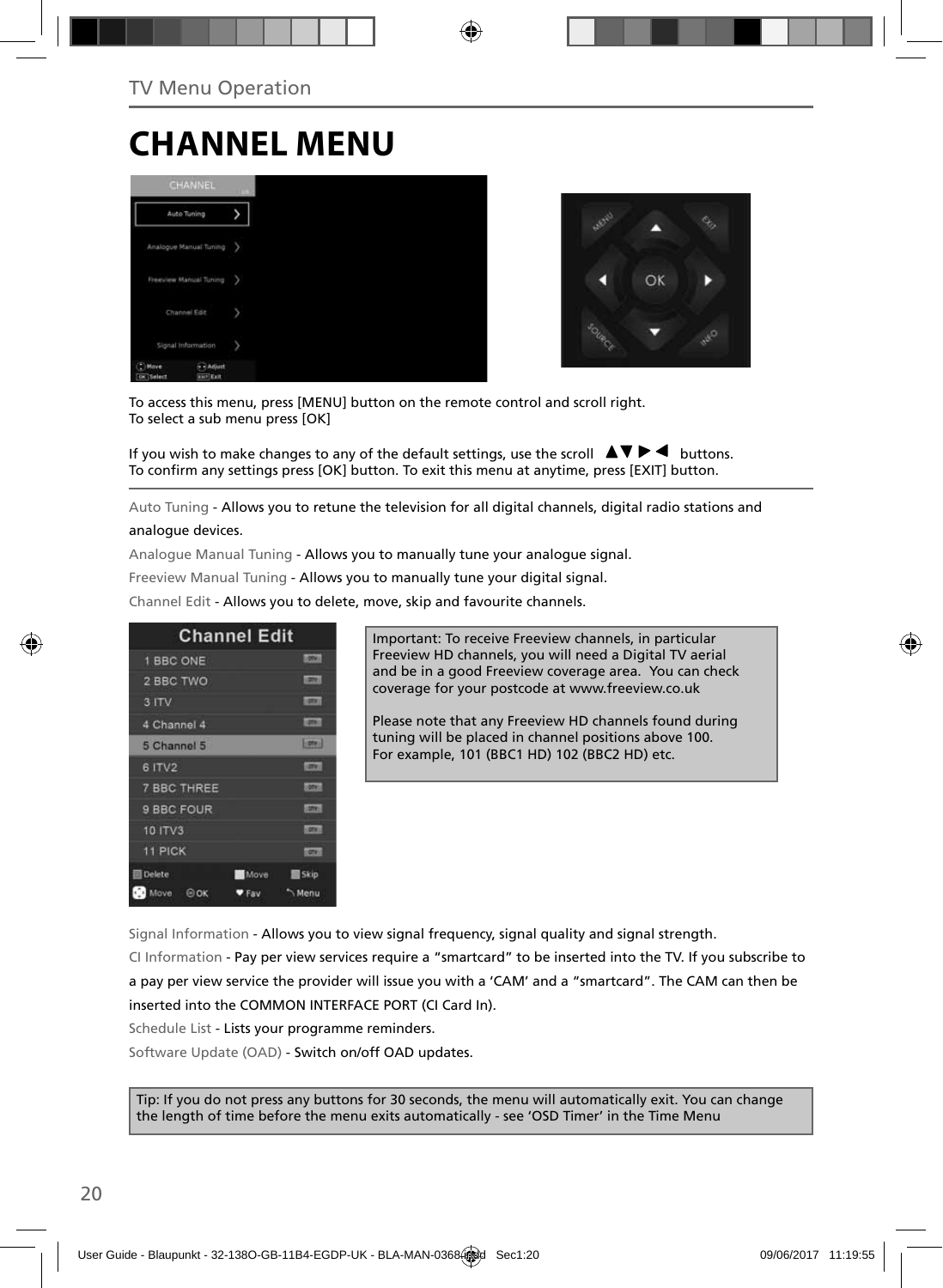# **LOCK MENU**





To access this menu, press [MENU] button on the remote control and scroll right. To select a sub menu press [OK]

If you wish to make changes to any of the default settings, use the scroll  $\Box \blacktriangledown \blacktriangleright \blacktriangleleft$  buttons. To confirm any settings press [OK] button. To exit this menu at anytime, press [EXIT] button.

System/Hotel Lock - Allows you to lock or unlock the menu. You will be asked to enter a 4 digit password

Use the **◄** button to quit the password input or use the **►** button to clear. Default password is 0000.

Change Password - Allows you to change the password.

Channel Lock - Allows you to lock certain channels manually.

Parental Guidance - Allows you to set the rating to block certain content based on age information.

TV Button Lock - Allows you to lock the buttons on the side of the TV set.

Default Source - Allows the user to set the default source. The default source is the source the TV starts on when first switched on.

Default Channel - Allows the user to set a channel as the default channel on the Digital source. The

default channel is the channel the TV starts on when first switched on.

Max Volume - Allows you to adjust and set the maximum volume.

Source Lock - Allows you to lock the source menu.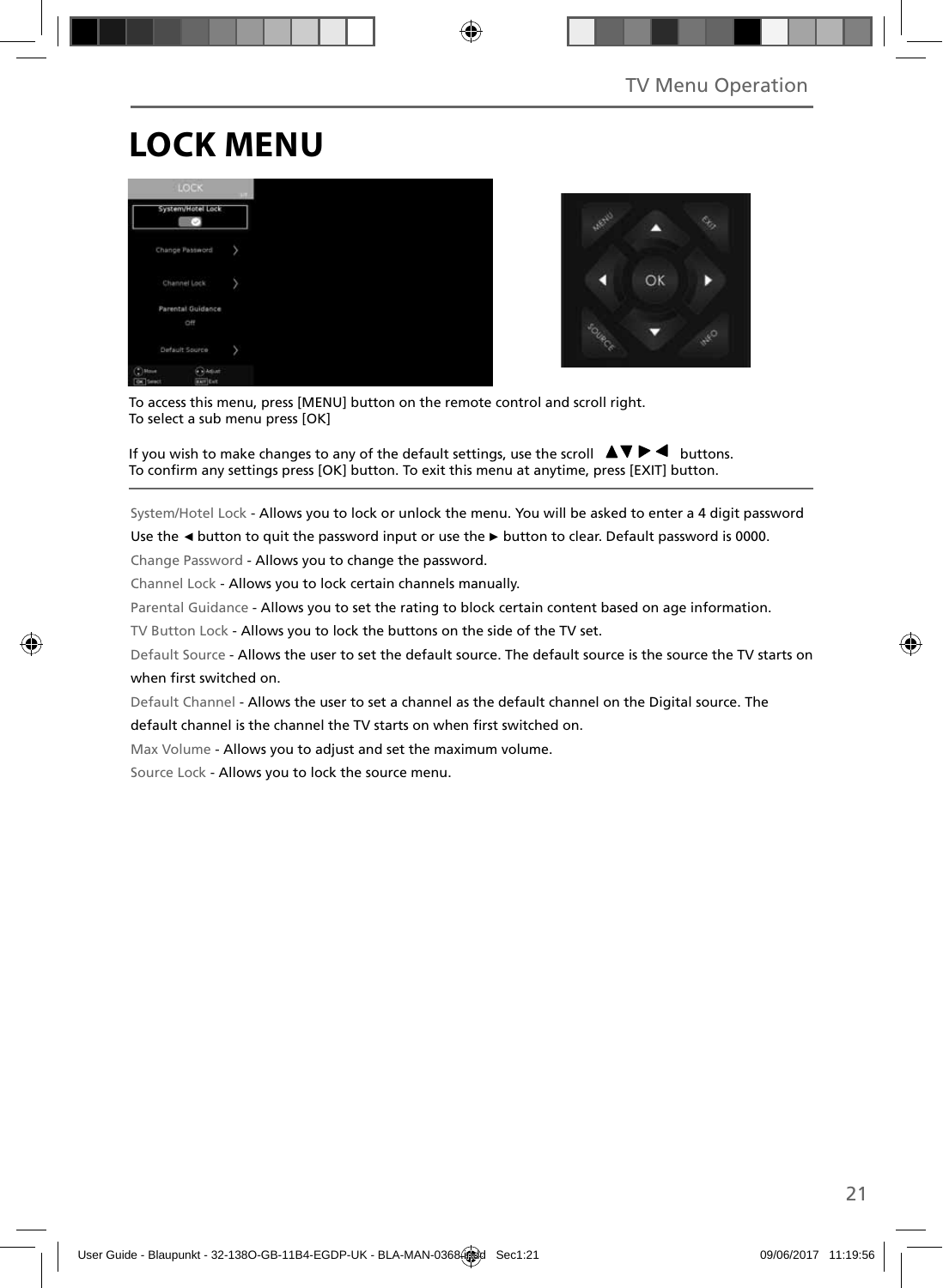# **TIME MENU**

|                               | TIME                       | $-146.7$   |
|-------------------------------|----------------------------|------------|
| GTE                           | Auto Sync<br>On            | <b>CEP</b> |
| Clock                         | 00:07                      |            |
|                               | Off Time                   | p          |
|                               | On Time                    | þ          |
|                               | Sleep Timer<br>Off         |            |
| $(2)$ Hout<br><b>CK</b> Twent | <b>COASINE</b><br>Earl Cut |            |



To access this menu, press [MENU] button on the remote control and scroll right. To select a sub menu press [OK]

If you wish to make changes to any of the default settings, use the scroll  $\Box \blacktriangledown \blacktriangleright \blacktriangleleft$  buttons. To confirm any settings press [OK] button. To exit this menu at anytime, press [EXIT] button.

Auto Sync - Automatically syncs time and date.

Clock - Shows the date and time.

Off Time - Allows you to set a specific time for your TV to turn off.

On Time - Allows you to set a specific time for your TV to turn on, the channel it will then display, the

source it will be on and also the volume. This function can then be toggled to repeat every day or a certain day.

Sleep Timer - Lets you set the sleep timer so the television automatically switches off after a set amount of

time. Off -> 10min -> 20min -> 30min -> 60min -> 90min -> 120min -> 180min -> 240min.

OSD Timer - Lets you adjust the amount of time the On Screen Menu stays on the screen before disappearing.

Auto standby - Set Auto standby between Off, 3 hours, 4 hours and 5 hours.

Time Zone - Change your current time zone.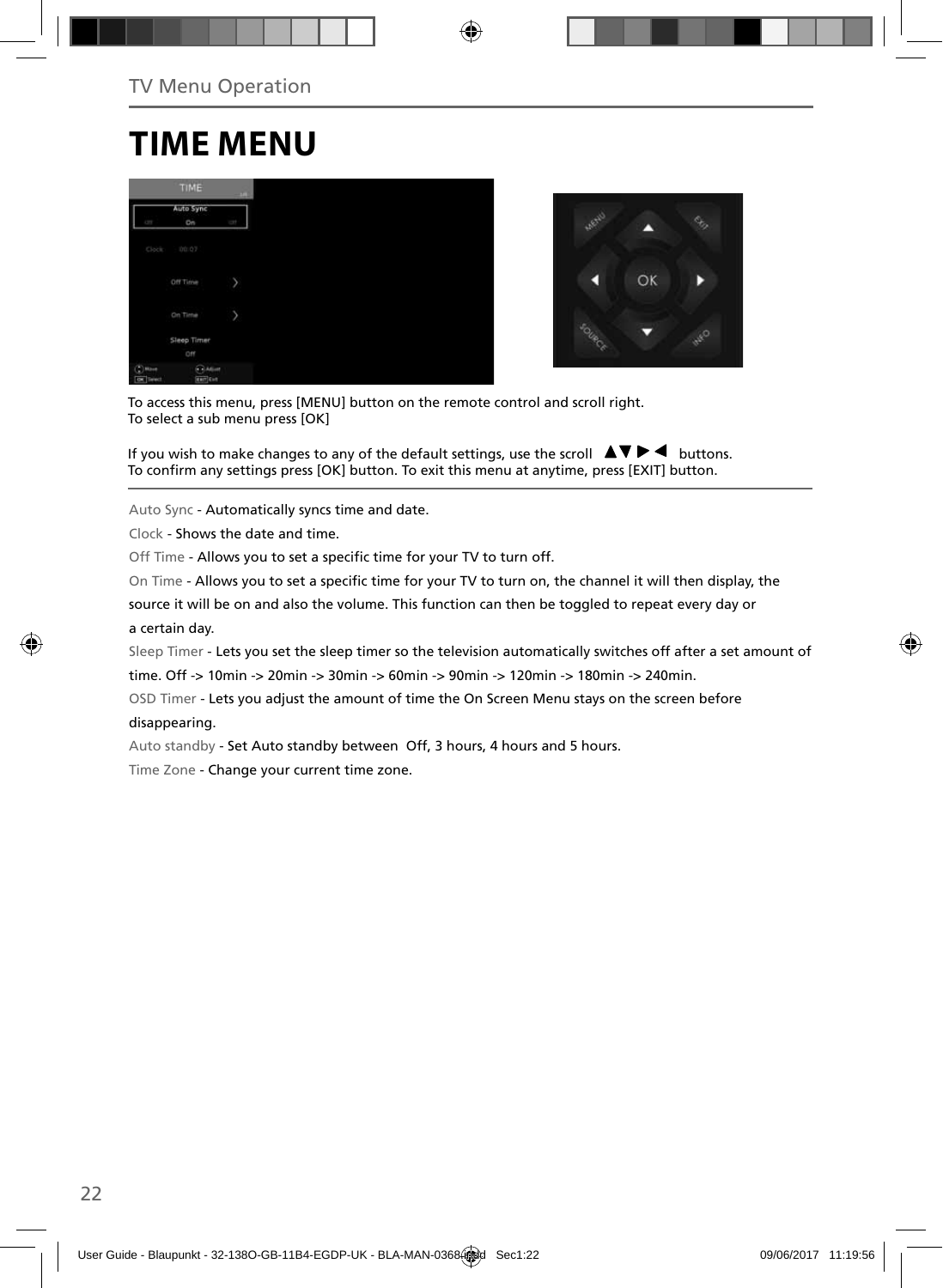# **SETTINGS MENU**





To access this menu, press [MENU] button on the remote control and scroll right. To select a sub menu press [OK]

If you wish to make changes to any of the default settings, use the scroll  $\Box \blacktriangledown \blacktriangleright \blacktriangleleft$  buttons. To confirm any settings press [OK] button. To exit this menu at anytime, press [EXIT] button.

Language - Allows you to change the language of the menu.

Audio Language 1 - Set the primary audio language.

Audio Language 2 - Set the secondary audio language.

Subtitle Language 1 - Set the primary subtitle language.

Subtitle Language 2 - Set the sceondary subtitle language.

Hearing Impaired - This allows the user to turn on the Hearing Impaired function, this produces subtitles

on the screen which provide a description of what is happening during the selected program.

Blue Screen - Changes the background when there is no input between clear and a blue background (Only available on some sources).

First Time Installation - Allows you to access the First Time Installation menu and retune the TV set. Reset TV - This resets the menus to factory settings and clears all the TV channels from the television. Software Update (USB) - From time to time we may release new firmware to improve the operation of the television (available to download). This menu lets you install the new software/firmware onto the television. Further details of how to do this will be issued with the firmware. Contact the helpline or refer to the 'product support' section of the website.

HDMI CEC (Consumer Electronic Control) - Allows HDMI devices to control each other and allows the user to operate multiple devices with one remote control. (only available with compatible devices). Network Configuration - Allows you to manually set your network settings on the TV (for more information please see 'Network Configuration' page.

LED Status - Allows the user to switch the LED power indicator light ON or OFF when the TV is being operated. (When this option is set to OFF the LED power indicator light will flash when the remote control is used and will flash red during the normal start up process).

Version info - Allows you to view the version/information of the software installed on the TV set.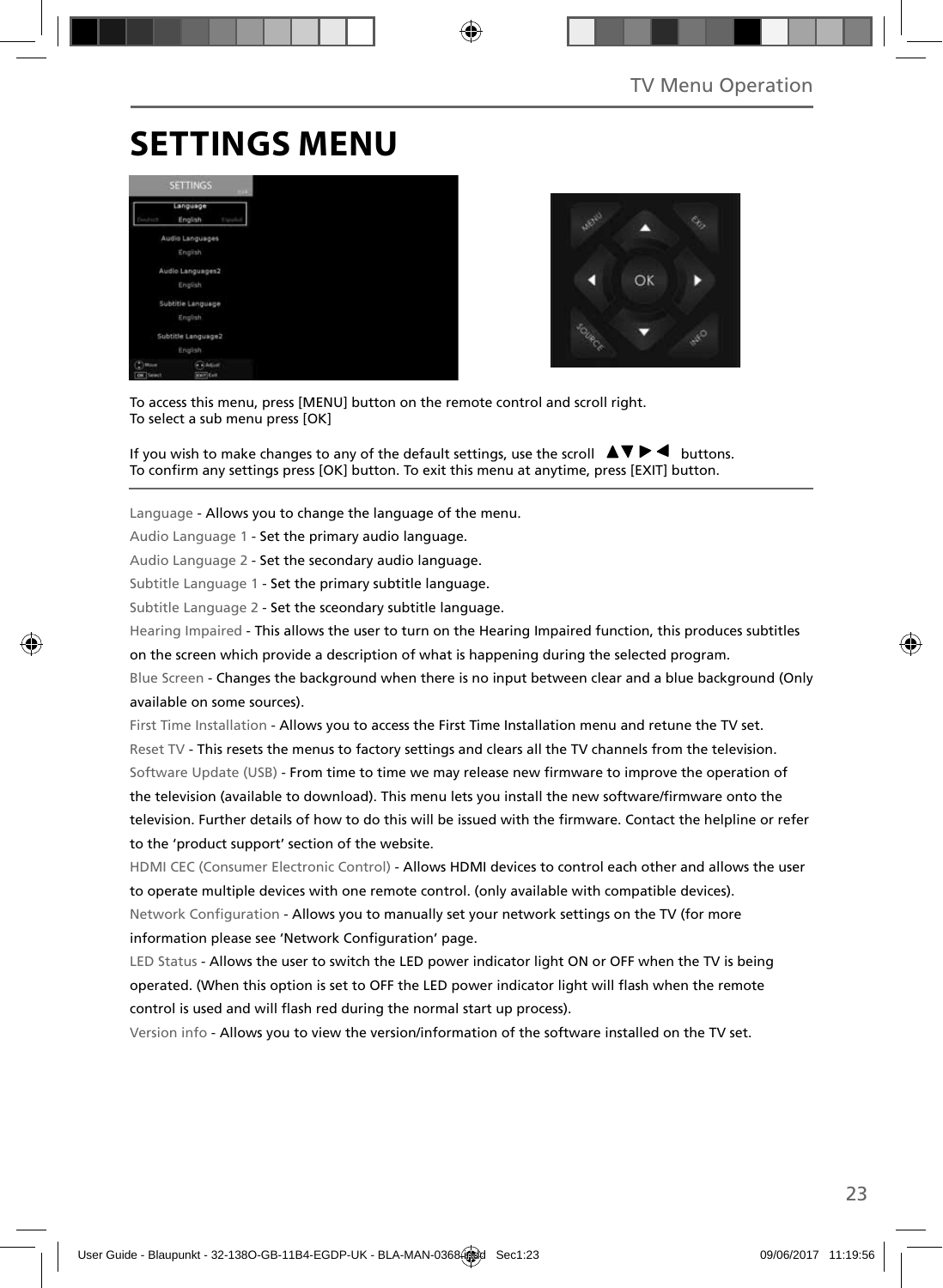# **NETWORK CONFIGURATION**



For the network configuration to work the TV will need to be connected to your home network via an ethernet cable, with these requirements in place the TV will connect to the network automatically.

IP Config - Allows you to access LAN network connection settings. Choose from the following options:

| Auto   | Will automatically connect the TV to your home network (this is the default setting |
|--------|-------------------------------------------------------------------------------------|
|        | and is highly recommended)                                                          |
| Manual | Allows you to manually change the IP, Netmask, Gateway and DNS information.         |
|        |                                                                                     |

Network Info - Allows you to view Information about network settings.

Network Test - Allows you to test the network connection.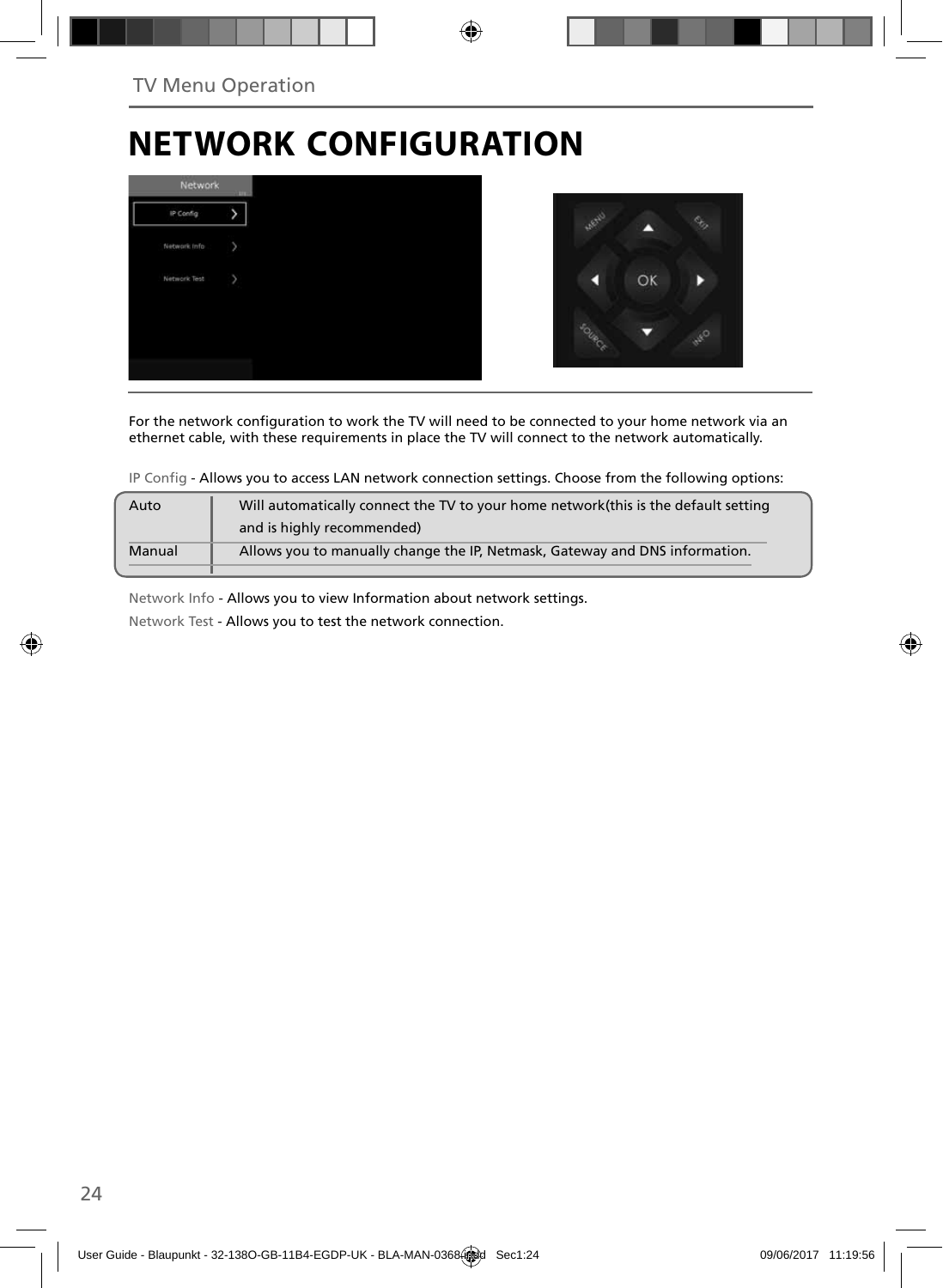## **DVD SETUP** (For models with built in DVD players only)





To enter this menu please ensure the TV is in DVD source & press [DVD SETUP]

If you wish to make changes to any of the default settings, use the scroll  $\Delta \nabla \blacktriangleright$  buttons. To confirm any settings press [OK] button. To exit this menu at anytime, press [DVD SETUP] button.

**TV Display** - Choose from the following options

| 4:3 Pan scan   | PS Traditional picture format, often used on old film        |
|----------------|--------------------------------------------------------------|
| 4:3 Letter box | LB Traditional picture which has been adapted for widescreen |
| Wide           | 16:9 Widescreen picture format                               |

**Speaker Setup** - Choose from the following options

| LT/RT  | Converts from multi-channel sound to mono   |
|--------|---------------------------------------------|
| Stereo | Converts from multi-channel sound to stereo |

**Dual Mono** - Choose from the following options

| Stereo   | Outputs 2 channels of sound both left and right                  |
|----------|------------------------------------------------------------------|
| Mono L   | Outputs left side sound                                          |
| Mono R   | Outputs right side sound                                         |
| Mix Mono | Outputs a single channel of sound but mix between right and left |

**Dynamic Range** - This is the difference between the quietest and loudest sounds. This setting works only with DVD discs recorded in Dolby digital.

| Full | Set this to listen with the range recorded on the disc                              |
|------|-------------------------------------------------------------------------------------|
| 3/4  | Set this to listen with a range equivalent to a normal television                   |
| 1/2  | Set this to listen with a smaller difference between the maximum and minimum volume |
| 1/4  | Set this to listen with a smaller difference between the maximum and minimum volume |
| Off  | Set dynamic range to off                                                            |

**TV Type** - Choose from the following options

| PAL         | For discs from UK/Europe, Asia, Australia etc |
|-------------|-----------------------------------------------|
| Multi       | For both NTSC and PAL                         |
| <b>NTSC</b> | For discs from North America, Japan etc       |

**Default** - Choose from the following options

| Reset | Resets all options in the 'DVD setup' menu back to the default settings |
|-------|-------------------------------------------------------------------------|
|       |                                                                         |

Tip: This TV/DVD player is pre-set to play Region 2 DVDs. In the event you wish to use the TV/DVD in another country that uses different region discs, please visit www.umc-uk.co.uk. Select 'Product Support', 'Changing Region'.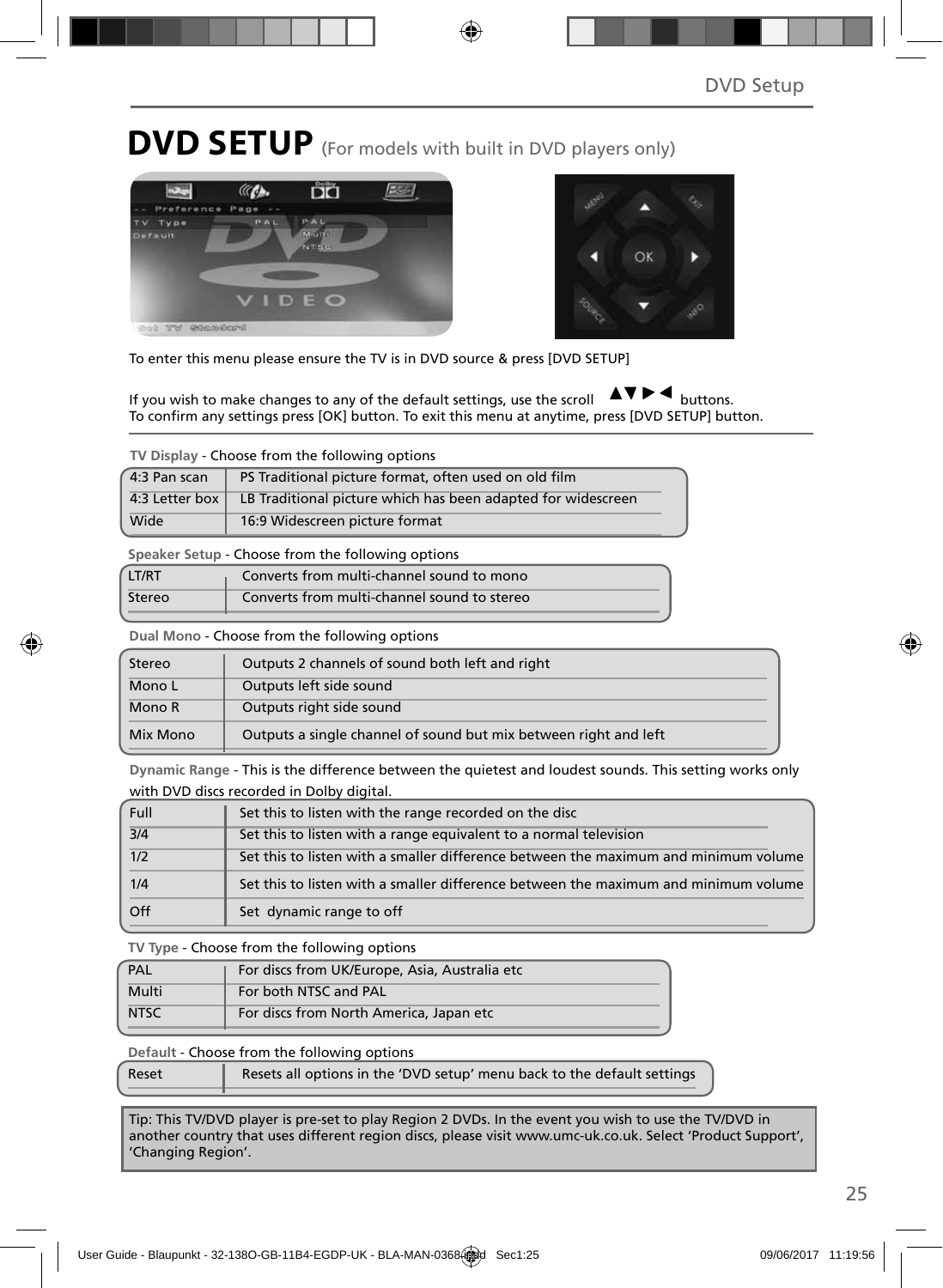# **7 DAY TV GUIDE**

TV Guide is available in Freeview/Saorview TV mode. It provides information about forthcoming programmes (where supported by the Freeview/Soarview channel). You can view the start and end time of all programmes and on all channels for the next 7 days and set reminders.

1) Press the [TV GUIDE] button on the remote control and the following 7 Day TV Guide will appear:

|                         |                            |                    |       |                                            |                             | PROGRAMME GUIDE       |                             |             |             |
|-------------------------|----------------------------|--------------------|-------|--------------------------------------------|-----------------------------|-----------------------|-----------------------------|-------------|-------------|
|                         |                            | <b>Now</b>         | 11:00 | 11:30                                      | 12:00                       |                       | 12:30                       | 13:00       |             |
| F                       | <b>BBC ONE Ox</b>          | Homes Under        |       | Neighbourhood Blues Oxford Street          |                             |                       | <b>Bargain Hunt</b>         |             | BBC News at |
| $\overline{a}$          | <b>BBC TWO</b>             | Victoria           |       | <b>BBC Newsroom Live</b>                   |                             | <b>Daily Politics</b> |                             |             | Coast Athle |
| $\overline{\mathbf{3}}$ | $\mathsf{I}^{\mathsf{IV}}$ |                    |       | <b>This Morning</b>                        |                             |                       |                             | Loose Women |             |
| 4                       | Channel 4                  |                    |       | Ramsay's Kitchen Nightmares  Four in a Bed |                             | Four in a Bed         | Four in a Bed Four in a Bed |             |             |
| 5                       | Channel 5                  | The Wright Stuff   |       | <b>GPs: Behind Closed Doors</b>            | <b>TAX</b>                  |                       | <b>Cowboy Builders</b>      |             | Home        |
| 6                       | ITV2                       | <b>Royal Pains</b> |       | <b>Dinner Date</b>                         |                             | Emmerdale             |                             | Coronation  | Coron       |
| 7                       | That's Oxfor               | <b>Talk Oxford</b> |       |                                            | <b>Oxfordshire News Now</b> |                       |                             |             |             |
| 9                       | <b>BBC FOUR</b>            | This Is BBC Four   |       |                                            |                             |                       |                             |             |             |

2) Navigate through the menu using  $\blacktriangle \blacktriangledown \blacktriangleright \blacktriangleleft$ .

You can now:

Set a reminder by pressing GREEN View a previous day by pressing YELLOW View the next day by pressing BLUE Record a programme by pressing RED (Function for PVR models only, USB device must be connected)

3) Press [EXIT] to exit the 7 day TV Guide

### Channel List

To view the channel list, please ensure that the TV is set to either the analogue or digital source and no menus or TV notifications are displayed.

| <b>Channel List</b>      |                |
|--------------------------|----------------|
| 1 BBC ONE                | <b>SERVICE</b> |
| 2 BBC TWO                | <b>LETKS</b>   |
| 3 ITV                    | LETER A        |
| 4 Channel 4              | <b>CFUL</b>    |
| 5 Channel 5              | <b>Lignal</b>  |
| 6 ITV2                   | <b>ISBN</b>    |
| <b>7 BBC THREE</b>       | <b>LOTAL</b>   |
| 9 BBC FOUR               | <b>Little</b>  |
| <b>10 ITV3</b>           | <b>IDEA</b>    |
| 11 PICK                  | <b>HOTMA</b>   |
| <b>EHD SD Radio BAII</b> | Move<br>Exit   |

1) Press [OK] on the remote control and the channel list menu will appear.

2) Scroll through the channel list by using  $\blacktriangle \blacktriangledown$  buttons then press [OK] to view the channel that is currently highlighted.

3) Scroll through different types of channels such as Freeview/ALL/ Digital TV/Radio/data and HD channels by using  $\blacklozenge$  buttons.

4) Press [EXIT] to exit the channel list.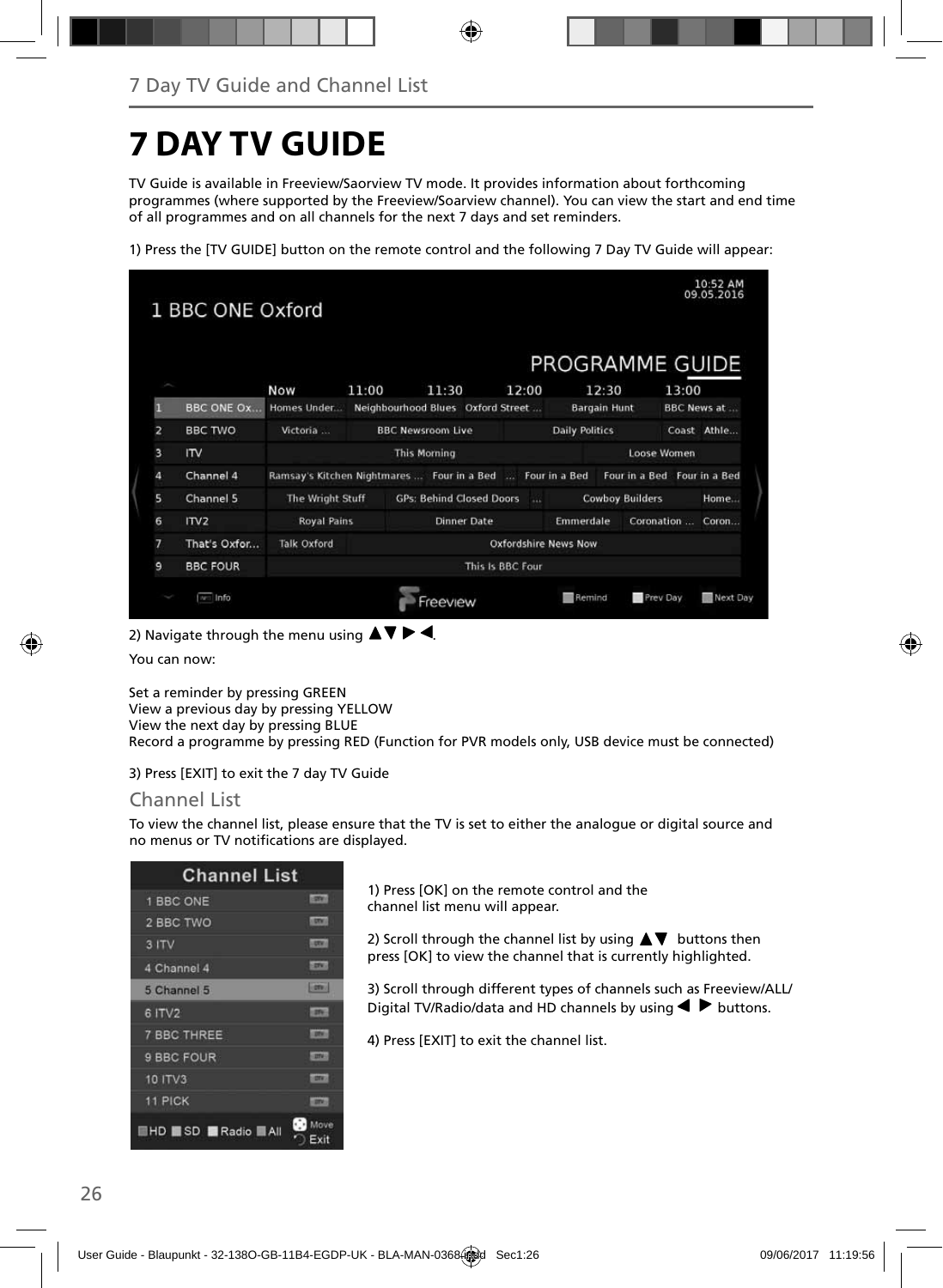# **USB MODE/MEDIA PLAYER**

USB mode offers playback of various different types of content that you have saved on your USB Memory Stick.

On switching to USB source the below menu screen will appear. The content will be divided into Photo, Music, Movie and Text based on file type.



1) You can navigate through the menus using the scroll  $\triangle \blacktriangledown \blacktriangleright \blacktriangleleft$  buttons. To confirm the item you wish to play/view press [OK] button.



2) Select the drive you require. (If your drive only has 1 partition you will only see 1 item).



3) You can now access the item. Press OK to view. 4) While viewing, you can control the item by



using the remote control buttons (below) or by pressing (i) and using  $\triangle \blacktriangledown \blacktriangleright \blacktriangleleft$  and (OK)



**Tip:** If you experience a playback issue, please ensure the files being used are the correct format (example - the picture plays but no sound) See technical specification page for compatible file types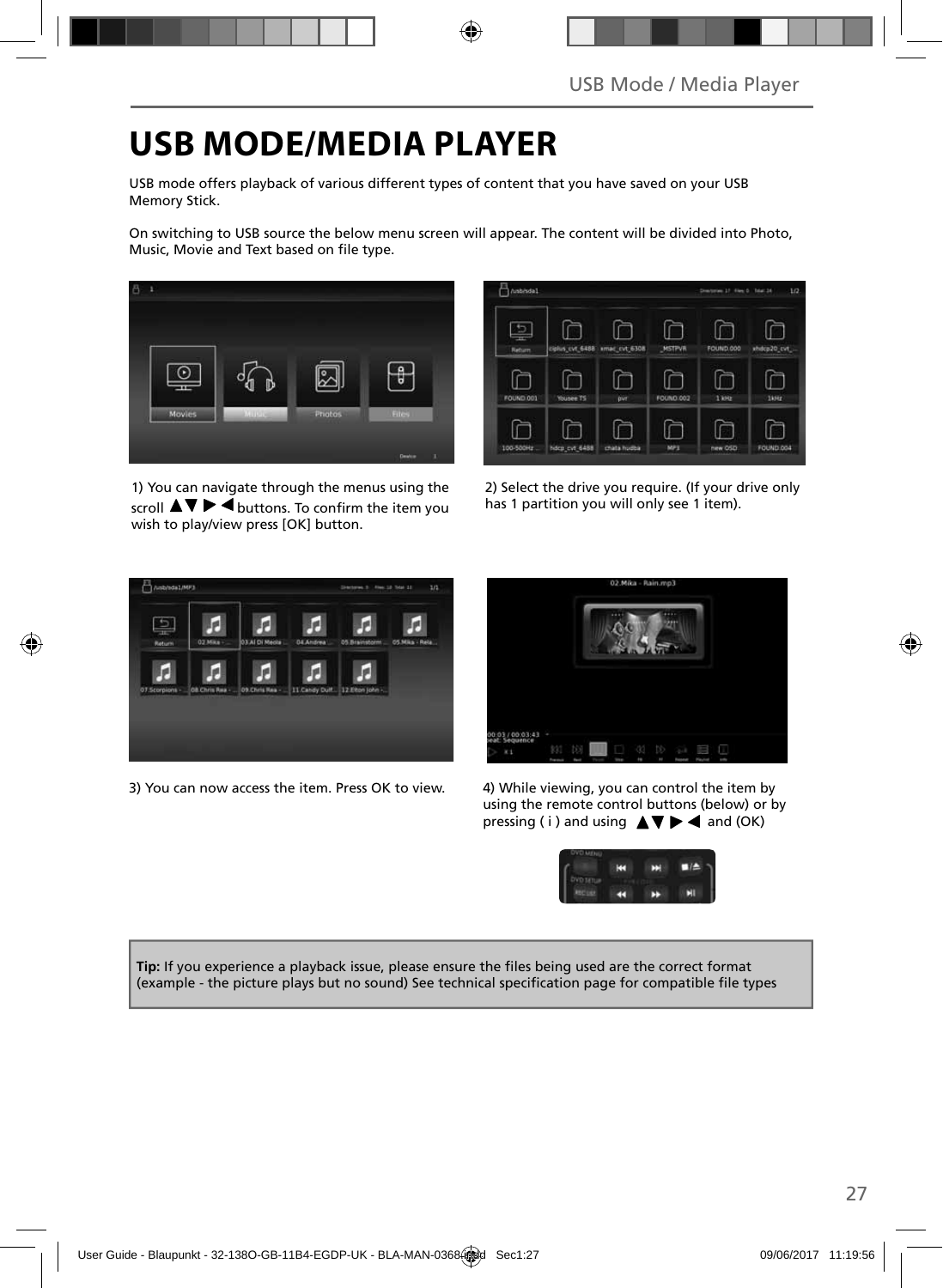# **USB RECORD - FREEVIEW/SOARVIEW MODE**

USB RECORD – FREEVIEW/SAORVIEW MODE - FOR MODELS WITH THE PVR FUNCTION ONLY

Built into this television is a USB record facility. This function is available in Freeview/Soarview mode when used in conjunction with a compatible USB memory stick or USB hard drive. The benefits of this are as follows:

- Pause live TV and then playback, fast forward and rewind (up to live TV)
- One button record, if you decide you want to record the current programme
- Easy programmable recording from the 7 day TV Guide

Due to the nature of the product, it is necessary to use a high speed USB memory stick (as the TV reads from and writes to the memory stick at the same time, some memory sticks may not be suitable).

You can purchase high speed memory sticks from some computer stores, alternatively, we have a selection of tested and compatible memory sticks available to purchase directly from the helpline/web site.

Recommended Minimum Specification - USB Memory Stick

| Read Speed         | 20 Mb/s (MegaBit Per Second) |  |
|--------------------|------------------------------|--|
| <b>Write Speed</b> | 6 Mb/s (MegaBit Per Second)  |  |

**If you wish to use a USB portable hard drive larger than 32GB, please refer to the FAQ section at the rear of this user guide.**

### Pause Live TV (Time Shift)

Pausing Live TV is very simple.



 $\left(\blacksquare\right)$  - Press the play/pause button and the television will pause and the live content will be recorded. To resume watching press play/pause again.

 $\bigcirc$  - Press fast forward to go forward in a recording (i.e. to skip adverts).

 $\bigcirc$  - Press fast rewind to go back in a recording (i.e. if you fast forwarded too far).

Tip: When you switch the TV to standby or change channel the Time Shift memory is wiped. To restart time shift you must press play/pause button.

### One Button Record

At any point in time you may decide to record the current programme that you are watching. To do this you need to press the red button highlighted below.



### Playback files from Record list

To playback recorded files you will be required to have the TV set to the Freeview/Saorview source mode. Once set to the correct source, access the recorded list by pressing the REC LIST (Recorded List) button on the remote control, the recorded list should now appear on the screen, press OK on the chosen file to start.



Tip: This television contains one TV tuner, therefore it can only record the channel you are watching or record one channel while the television is in standby mode.

Note: USB record function is only available in Digital/Freeview TV mode. Due to copyright laws and illegal copying/recording it is not possible to record to/from any other input/output source.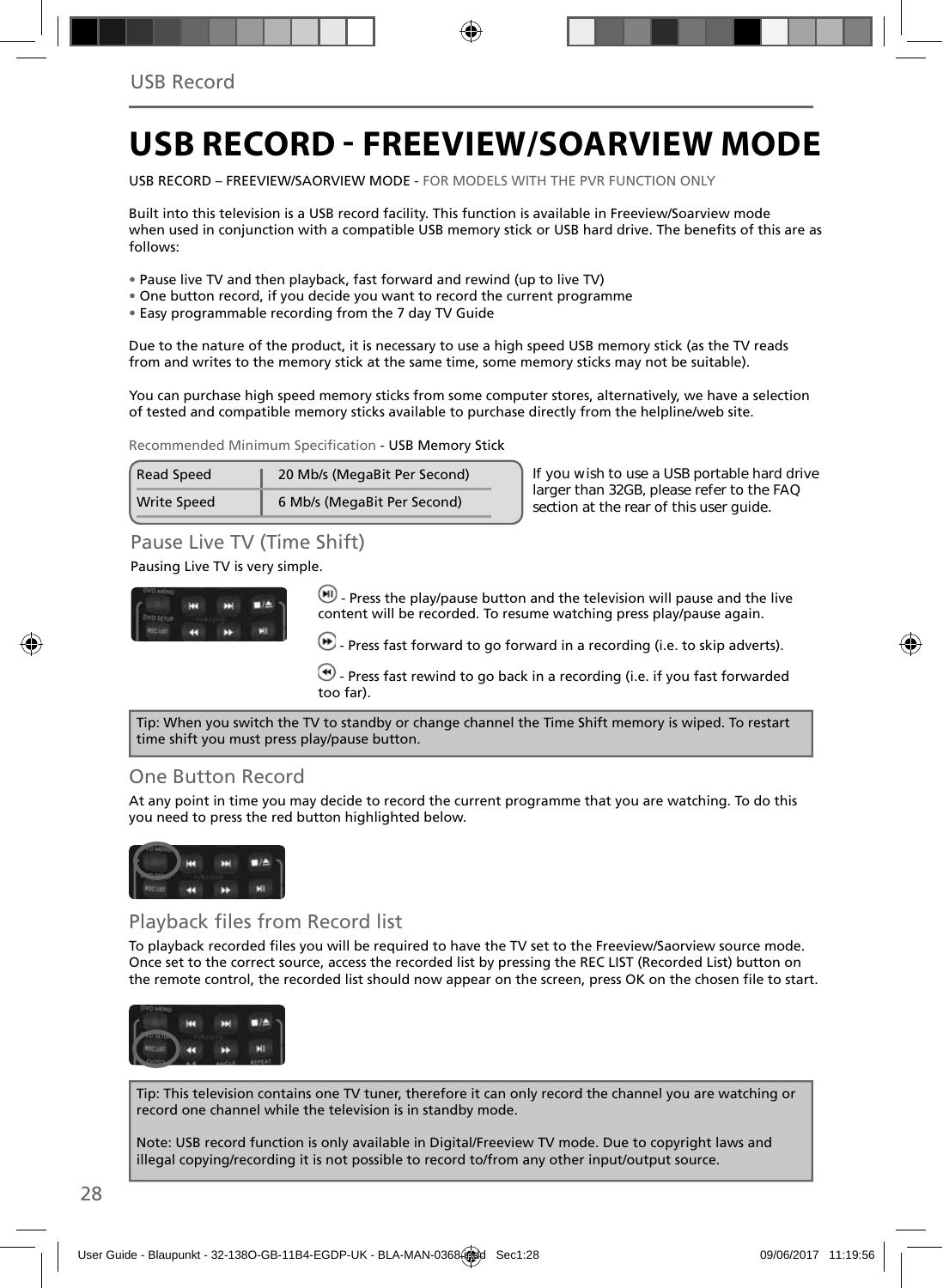## **USING YOUR TV WITH A SKY DIGITAL SET TOP BOX**

#### **Option 1) Connecting your TV to your Sky box (when both the TV and Sky Box are located in the same room)**

Depending on your Sky Box & TV model, connect either by SCART or HDMI cables (available separately) .

If connecting by SCART, select the 'Input source' on the TV as SCART. If your TV does not have SCART, please refer to 'Connections' pages in this user guide for alternative ways to connect.

If connecting by HDMI, select the 'Input source' on the TV as HDMI (if the TV has more than 1 HDMI port, ensure you select the input source to match the HDMI numbered port on the rear of the TV).

If you wish to use your Sky remote to operate the TV's functions, you will need a Sky remote control (Revision 9 or later) and you will need to program a 4 digit code into it. See bottom of this page.

#### **Option 2) Connecting your TV to your Sky box (when your Sky box is located in a different room to the TV)**

Please note, if you are adding a 'Magic Eye/TV Link' to your system so that you can use your Sky remote control to change the Sky channel in the room where the 2nd TV is located, please refer to the instructions included with the TV link/magic eye in order to ensure the RF or RF2 output on your Sky box is powered on. (The red LED light on the TV link/magic eye will light up if the RF / RF2 output is correctly set



up) If you do not have the instructions that came with the TV link/magic eye, instructions on how to do it can be found on our web site.

1) To tune the TV to the Sky box, on the 2nd TV, select the 'Analogue' input source.

2) Select the channel that you wish to store the Sky box/channel on. (If you do not use channels 1-5 because you no longer have analogue terrestrial channels after digital switchover, you may choose to select channel 1 to store the Sky box/channel, if you still have and use analogue channels 1-5, you may for example decide that channel 6 is the best option for you)

3) Press the corresponding number on the remote control to select the desired analogue channel chosen as per point 2 above.

4) On the TV remote control, press Menu. Now navigate through the menus to select Manual Tuning or Analogue Manual tuning (refer to the Tuning/Channel menu section of this user guide if necessary)

5) Manually tune in the channel (usually, the Sky box is at a frequency between 800Mhz and 850Mhz) once the Sky box/channel is found, press 'OK' to store it.

If you wish to use your Sky remote to operate the TV's functions, you will need a Sky remote control (Revision 9 or later) and you will need to programme a 4 digit code into it. See below.

**Using a Sky remote or a universal remote to operate your TV** 

**Sky remote control** - If you wish to use your Sky remote to operate the basic functions of your TV, you need to program a 4 digit code into it. Please note - you will need a Sky Revision 9 remote control (or later). **The code required for this television is 2134.** If you wish to upgrade/replace your existing Sky remote control to the latest version, you can do so on our website.

**Universal remote control** - If you wish to use a Universal remote control to operate your TV, please refer to the website for a full list of codes. (Please note we only have codes for One for All branded remote controls, if you have an alternative brand of Universal remote, please refer to the manufacturer for the code.)

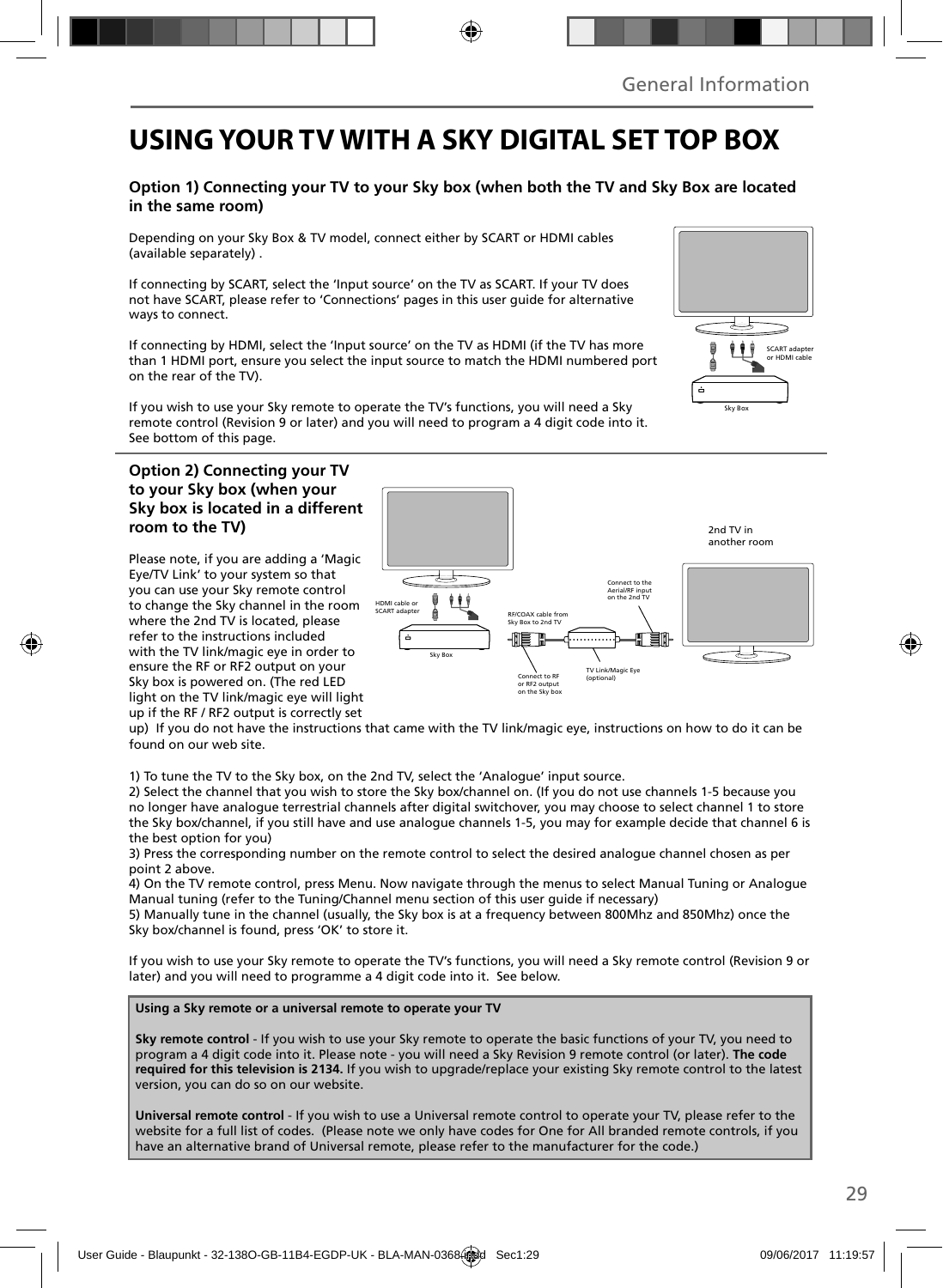# **FREQUENTLY ASKED QUESTIONS**

| General             | I would like to have louder<br>sound by connecting additional<br>speakers. For TV models with<br>digital optical audio output.        | 1) Use the 3.5mm headphone output and a 3.5mm to phono cable (available separately) to<br>connect to an amplifier/surround sound system. Please note this will deactivate the TV's built<br>in speakers.<br>2) Connect a digital optical audio cable from the TV's digital optical audio output to your<br>amplifier/surround systems digital optical audio input.                                                                                                                                                                                                                                                                  |  |  |
|---------------------|---------------------------------------------------------------------------------------------------------------------------------------|-------------------------------------------------------------------------------------------------------------------------------------------------------------------------------------------------------------------------------------------------------------------------------------------------------------------------------------------------------------------------------------------------------------------------------------------------------------------------------------------------------------------------------------------------------------------------------------------------------------------------------------|--|--|
| General             | Why are some options in the<br>menu unavailable and greyed<br>out.                                                                    | Some options are only available in certain sources, i.e. HDMI. They are<br>unavailable in the other sources where they have no affect.                                                                                                                                                                                                                                                                                                                                                                                                                                                                                              |  |  |
| General             | Can I stop my TV automatically<br>turning off after 4hrs?                                                                             | Yes, in the 'Time' menu settings, scroll down to Auto standby and select OFF.                                                                                                                                                                                                                                                                                                                                                                                                                                                                                                                                                       |  |  |
| TV                  | I have tuned in Digital TV but I<br>am not receiving any or all of the<br>channels and/or the channels I<br>receive are breaking up.  | 1) Check you are in an area that can receive Freeview/Saorview, visit www.freeview.co.uk or<br>www.saorview.ie<br>2) Check you are using an aerial that is able to receive a good digital signal. In most cases,<br>you will need an outdoor digital hi-gain/wideband aerial. In areas that have excellent<br>digital coverage, you may be able to use a loft type aerial but it is highly likely that you will<br>also need to connect a booster between the back of the TV and the TV aerial wall socket.<br>Unfortunately, to receive a good enough digital signal, it is not possible to use a portable/<br>indoor type aerial. |  |  |
| TV                  | I have re-tuned my television<br>but when I switch it off it is not<br>storing the channels.                                          | If the TV does not save the channels when you power it off, it's likely the channel database<br>has become corrupt.<br>1) Turn off the TV.<br>2) Remove the RF/Aerial cable from the rear of the TV and then turn the TV back on again.<br>3) Using the remote control, press Menu followed by 8-8-8-8 to enter the initial setup/first<br>time installation menu.<br>4) Press OK (let the TV run the full tuning process).<br>5) Once completed, turn off the TV, reconnect the RF/Aerial cable then turn the TV back<br>on again.<br>6) Repeat steps 3 & 4.                                                                       |  |  |
| VCR/DVD<br>Recorder | I have connected the TV to my<br>VCR or DVD Recorder via SCART<br>but it is not recording.                                            | In addition to connecting via SCART, you should connect the aerial cable from the wall<br>socket to your VCR/DVD Recorder and another aerial cable from the VCR/DVD Recorder to<br>the TV.                                                                                                                                                                                                                                                                                                                                                                                                                                          |  |  |
| Game Consoles       | I have connected my<br>Playstation/Xbox to the TV via<br>HDMI, but I am not receiving<br>any pictures or sound on my<br>Television.   | 1) Ensure the TVs' source is set to HDMI.<br>2) Check your settings on your Playstation/Xbox are as per the Playstation/Xbox<br>instruction manual.                                                                                                                                                                                                                                                                                                                                                                                                                                                                                 |  |  |
| Game Consoles       | I have connected my<br>Playstation/Xbox to the TV via<br>Component cables (red, green<br>& blue) but I am not receiving<br>any sound. | Component cables only provide HD pictures. For the sound you will need to connect the red<br>& white audio cables on the Playstation/Xbox to the red & white phono inputs (or mini AV<br>input where fitted) on the rear of the TV. Please refer to the 'Connections' pages.                                                                                                                                                                                                                                                                                                                                                        |  |  |
| System Lock         | I have changed the password<br>on the television and now<br>forgotten it.                                                             | There is a master password of 4711, to gain access to the TV menu and reset the<br>normal password.                                                                                                                                                                                                                                                                                                                                                                                                                                                                                                                                 |  |  |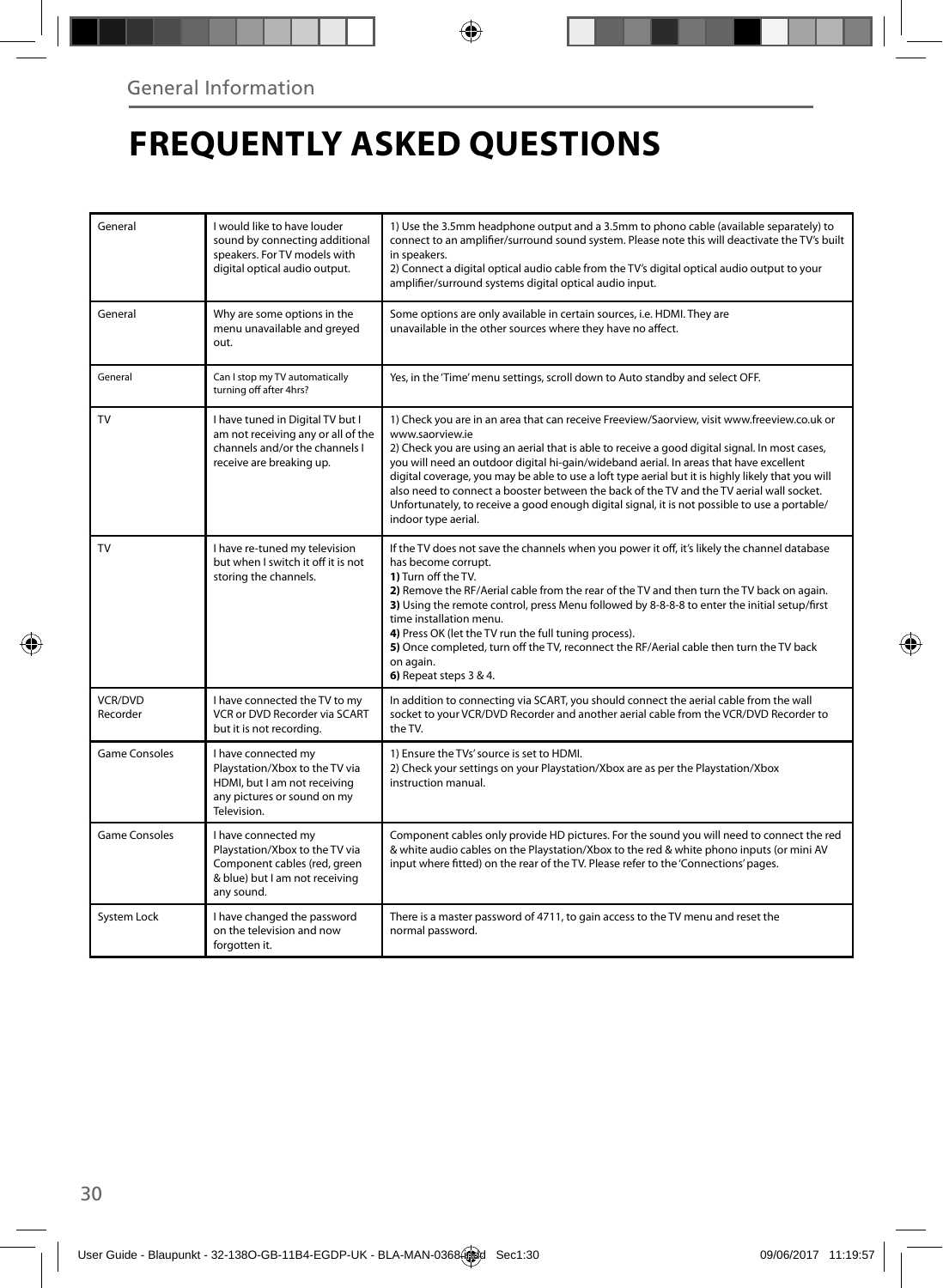# **FREQUENTLY ASKED QUESTIONS**

| <b>USB Mode</b>   | I have inserted a USB Memory<br>Key, but the TV does not<br>recognise it.               | Ensure the USB Memory Key is formatted to type FAT32.                                                                                                                                                                                                                                                                                                                                                     |  |  |
|-------------------|-----------------------------------------------------------------------------------------|-----------------------------------------------------------------------------------------------------------------------------------------------------------------------------------------------------------------------------------------------------------------------------------------------------------------------------------------------------------------------------------------------------------|--|--|
| USB Mode          | Using a USB portable hard drive<br>/ larger than 32GB.                                  | If you wish to use a portable hard drive larger than 32GB, please note that it must be<br>formatted to the FAT32 file system in order to operate on this TV. Windows XP/Vista<br>computers are only capable of formatting up to 32GB, therefore, you will need a software<br>programme/utility to format larger hard drives.<br>Please refer to the website, www.umc-uk.co.uk, for more information.      |  |  |
| <b>USB Record</b> | I cannot change the channel,<br>access the menu or use the red<br>button.               | During time shift you cannot change the channel, access the menu or use the red button.                                                                                                                                                                                                                                                                                                                   |  |  |
| <b>USB Record</b> | When using the USB to record<br>the picture 'breaks up' or<br>experience loss of sound. | Check the USB memory stick meets the minimum read speed requirements. Standard<br>definition channels require a read speed of 20 MB/s (Mega Byte per second) and a write<br>Speed of 6 MB/s (Mega Byte per second) HD channels require the read speed of 80 MB/s<br>(Mega Byte per second) and a write speed of 40 MB/s (Mega Byte per second). USB 3.0 sticks<br>should normally ne used where possible. |  |  |
| <b>DVD</b>        | I have inserted a disc but it is<br>not playing.                                        | 1) Ensure you have inserted the disc facing the correct way.<br>2) Ensure the disc is clean and is not scratched.<br>3) Some copied discs will not play.<br>4) Check the DVD is a region 2 disc - to change the region of the DVD player, refer to<br>www.umc-uk.co.uk, select 'Changing DVD Region' in the 'Product Support' section                                                                     |  |  |
| <b>DVD</b>        | I have pressed the eject button<br>but the disc is not coming out.                      | To eject the disc hold the stop/eject button for 4 seconds.                                                                                                                                                                                                                                                                                                                                               |  |  |
| Freeview HD       | <b>Lcannot access all Freeview</b><br>channels.                                         | Some data channels for Freeview can only be obtained when the TV's ethernet port is<br>connected to your router.                                                                                                                                                                                                                                                                                          |  |  |
| Freeview HD       | I cannot find the Freeview HD<br>channels.                                              | Freeview HD channels found during tuning will be placed in channel positions above 100.<br>For example, 101 (BBC1 HD), 102 (BBC2 HD) etc.                                                                                                                                                                                                                                                                 |  |  |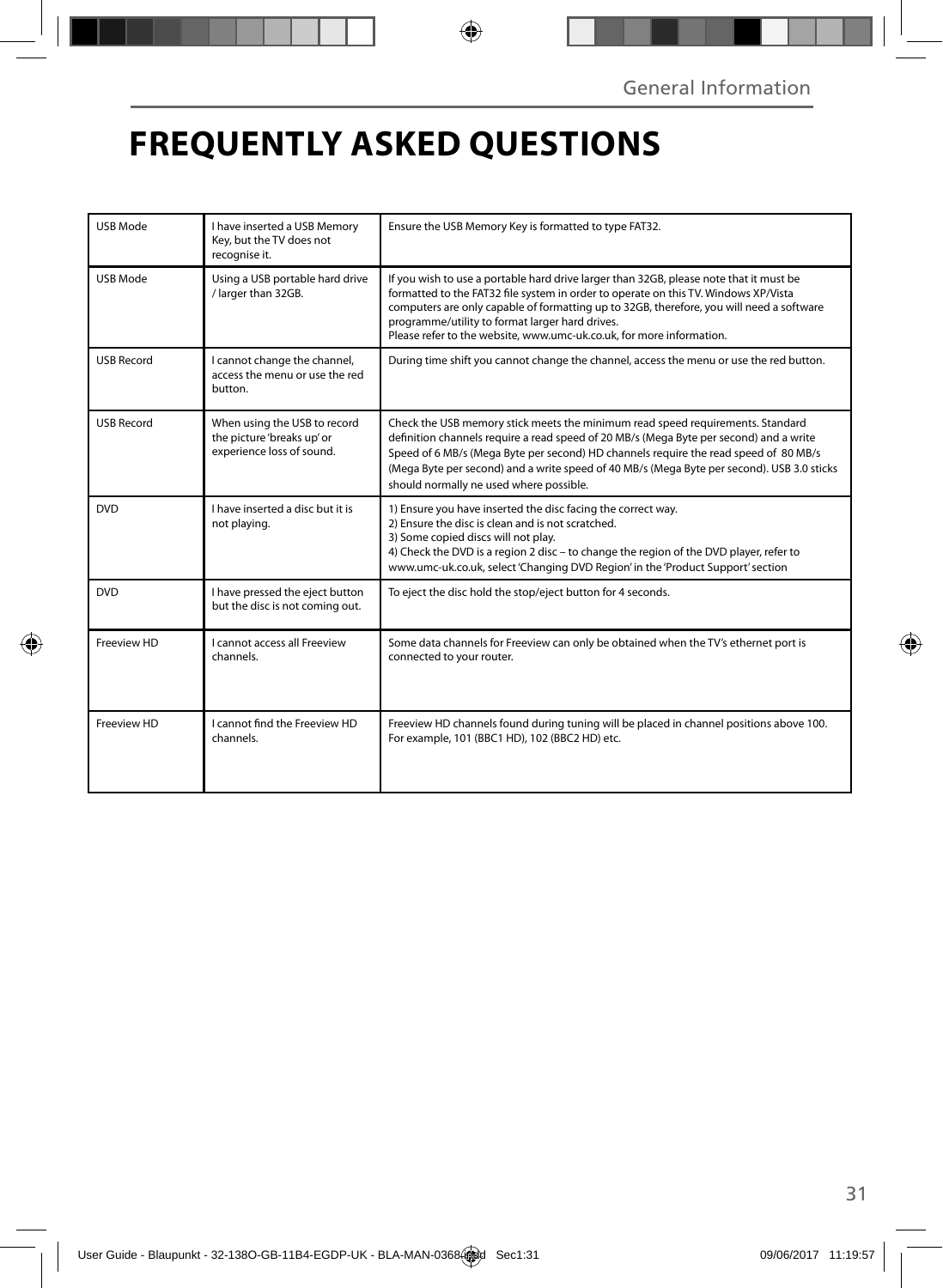# **TECHNICAL SPECIFICATION**

### **Product fiche**

| <b>Trademark</b>                                                                                                                                                                                           | <b>Blaupunkt</b>    |                      |  |  |
|------------------------------------------------------------------------------------------------------------------------------------------------------------------------------------------------------------|---------------------|----------------------|--|--|
| <b>Model ID</b>                                                                                                                                                                                            | 32/1380-GB-11B4-EGP | 32/1380-GB-11B4-EGDP |  |  |
| Energy effiency class<br>$A+$                                                                                                                                                                              |                     |                      |  |  |
| Visible screen size (diagonal)                                                                                                                                                                             | 81 cm / 32 inches   |                      |  |  |
| On mode power consumption                                                                                                                                                                                  | 31.0W               |                      |  |  |
| Annual energy consumption *1                                                                                                                                                                               | 45 kWh              |                      |  |  |
| Standby power consumption *2                                                                                                                                                                               | < 0.50 W            |                      |  |  |
| Off mode power consumption                                                                                                                                                                                 | 0 <sub>W</sub>      |                      |  |  |
| Screen resolution                                                                                                                                                                                          | 1366 (H) x 768 (V)  |                      |  |  |
| *1: Energy consumption XYZ kWh per year, based on the power consumption of the television<br>and the second second second to the CD show The above language concentration will depend on have the second a |                     |                      |  |  |

operating 4 hours per day for 365 days. The actual energy consumption will depend on how the television is used.

\*2: When the TV is turned off with the remote control/standby button and no function is active.

### **Additional Technical Information**

| <b>RF</b>                        | 75 ohm Antenna / Analog / DVB                                                                                                                                                               |                                                           |  |
|----------------------------------|---------------------------------------------------------------------------------------------------------------------------------------------------------------------------------------------|-----------------------------------------------------------|--|
| Inputs                           | $3 \times$ HDMI, $2 \times$ USB, 1 $\times$ SCART,<br>1 x Mini Component/YPbPr IN, 1 x Mini AV IN - Composite<br>Video/CVBS and L/R Audio shared for Composite Video and<br>Component/YPbPr |                                                           |  |
| Sound Outputs                    | 1 x Digital Optical Audio output, 1 x 3.5mm Headphone                                                                                                                                       |                                                           |  |
| Speaker* / Amplifier Watts (RMS) | $2 \times 10 / 2 \times 8$                                                                                                                                                                  |                                                           |  |
| Voltage and power consumption    | 110-240V 50 / 60Hz<br>31/45/70W<br>(ecomode/standard/max)                                                                                                                                   | 110-240V 50 / 60Hz<br>31/45/80W<br>(ecomode/standard/max) |  |
| Dimensions including stand (mm)  | 732W x 467H x 157D                                                                                                                                                                          |                                                           |  |
| Net weight (Kgs)                 | 5.3                                                                                                                                                                                         | 5.5                                                       |  |
| <b>Wall Mounting</b>             | VESA 200 x 200 (mm)                                                                                                                                                                         |                                                           |  |

\*Built-in JBL speaker systems (Full-range and tweeter).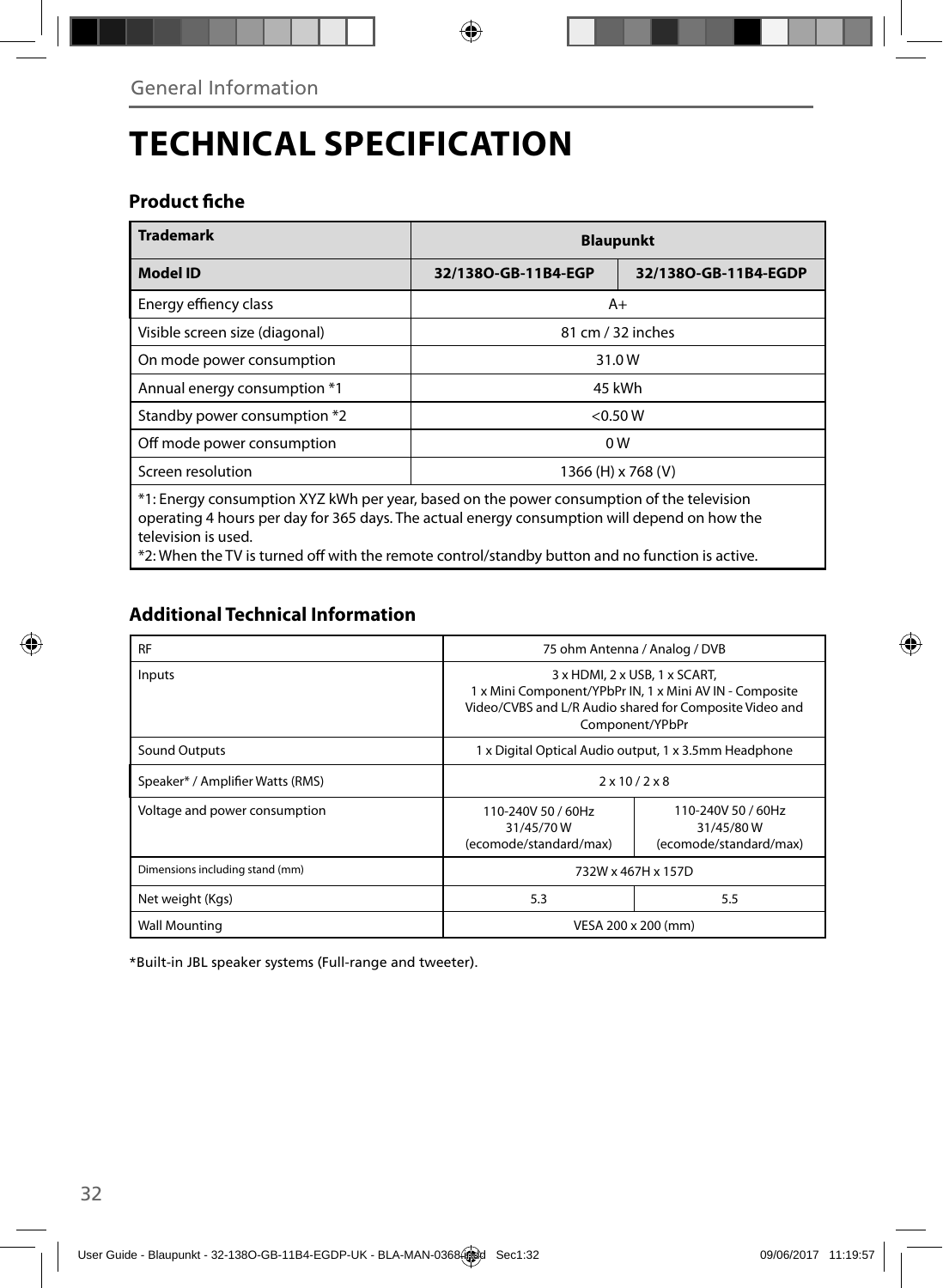# **TECHNICAL SPECIFICATION**

### **Compatible files in USB Mode**

|                 |                  | Codec                |                                                                                                                                                                                                                                                            |                                                                         |  |
|-----------------|------------------|----------------------|------------------------------------------------------------------------------------------------------------------------------------------------------------------------------------------------------------------------------------------------------------|-------------------------------------------------------------------------|--|
| Media           | File Ext.        | Video                | Audio                                                                                                                                                                                                                                                      | Remark                                                                  |  |
| <b>MOVIE</b>    |                  |                      | MPEG-1, MPEG-2<br>Xvid, MJPEG<br>MPEG-4 SP/ASP,<br>H.263/H.264<br>MPEG-2,<br>H.264, HEVC<br>MP3, AAC,<br>AC3, PCM,<br>MPEG-4 SP/ASP,<br>H.263/H.264,<br><b>HEVC</b><br>MPEG-1<br>MPEG-4 SP/ASP,<br>H.263/H.264,<br><b>HEVC</b><br>MPEG-1, MPEG-2<br>MPEG-2 | Max Resolution: 1920x1080                                               |  |
|                 | .mpg             |                      |                                                                                                                                                                                                                                                            | Max Data Rate: 40 Mbps                                                  |  |
|                 | .avi             |                      |                                                                                                                                                                                                                                                            | Max Resolution: 1920×1080<br>Max Data Rate: 20 Mbps                     |  |
|                 |                  |                      |                                                                                                                                                                                                                                                            |                                                                         |  |
|                 | .ts              |                      |                                                                                                                                                                                                                                                            |                                                                         |  |
|                 | .mov<br>.mkv     |                      |                                                                                                                                                                                                                                                            |                                                                         |  |
|                 | .dat             |                      |                                                                                                                                                                                                                                                            |                                                                         |  |
|                 | . $mp4$          |                      |                                                                                                                                                                                                                                                            |                                                                         |  |
|                 |                  |                      |                                                                                                                                                                                                                                                            | Max Resolution: 720×576                                                 |  |
|                 | .vob             |                      |                                                                                                                                                                                                                                                            | Max Data Rate: 40 Mbps                                                  |  |
| <b>MUSIC</b>    | .mp3             | $\sim$               | MP3                                                                                                                                                                                                                                                        | Sample Rate: 8K~48KHz<br>Bit Rate: 32K~320Kbps                          |  |
|                 | .m4a/.aac        | $-$                  | AAC                                                                                                                                                                                                                                                        | Sample Rate: 16K~48KHz<br>Bit Rate: 32K~442Kbps<br>Channel: Mono/Stereo |  |
|                 | .jpg/            | Progressive JPEG     |                                                                                                                                                                                                                                                            | Max Resolution: 1024×768                                                |  |
| PHOTO           | .jpeg            | <b>Baseline JPEG</b> |                                                                                                                                                                                                                                                            | Max Resolution: 15360×8640                                              |  |
|                 | .bmp             | <b>BMP</b>           |                                                                                                                                                                                                                                                            | Max Resolution: 9600×6400                                               |  |
|                 |                  |                      |                                                                                                                                                                                                                                                            | Pixel Depth: 1/4/8/16/24/32 bpp                                         |  |
|                 | .png             | Non-Interlaced       |                                                                                                                                                                                                                                                            | Max Resolution: 9600×6400                                               |  |
|                 |                  | Interlaced           |                                                                                                                                                                                                                                                            | Max Resolution: 1280×800                                                |  |
|                 | .srt             | SubRip               |                                                                                                                                                                                                                                                            |                                                                         |  |
|                 | .ssa/.ass        | SubStation Alpha     |                                                                                                                                                                                                                                                            |                                                                         |  |
| <b>SUBTITLE</b> | .smi             | SAMI                 |                                                                                                                                                                                                                                                            |                                                                         |  |
|                 |                  | SubViewer            |                                                                                                                                                                                                                                                            | SubViewer 1.0 & 2.0 Only                                                |  |
|                 | .sub             | MicroDVD             |                                                                                                                                                                                                                                                            |                                                                         |  |
|                 |                  | DVDSubtitleSystem    |                                                                                                                                                                                                                                                            |                                                                         |  |
|                 |                  | SubIdx(VobSub)       |                                                                                                                                                                                                                                                            |                                                                         |  |
|                 | .txt<br>TMPlayer |                      |                                                                                                                                                                                                                                                            |                                                                         |  |